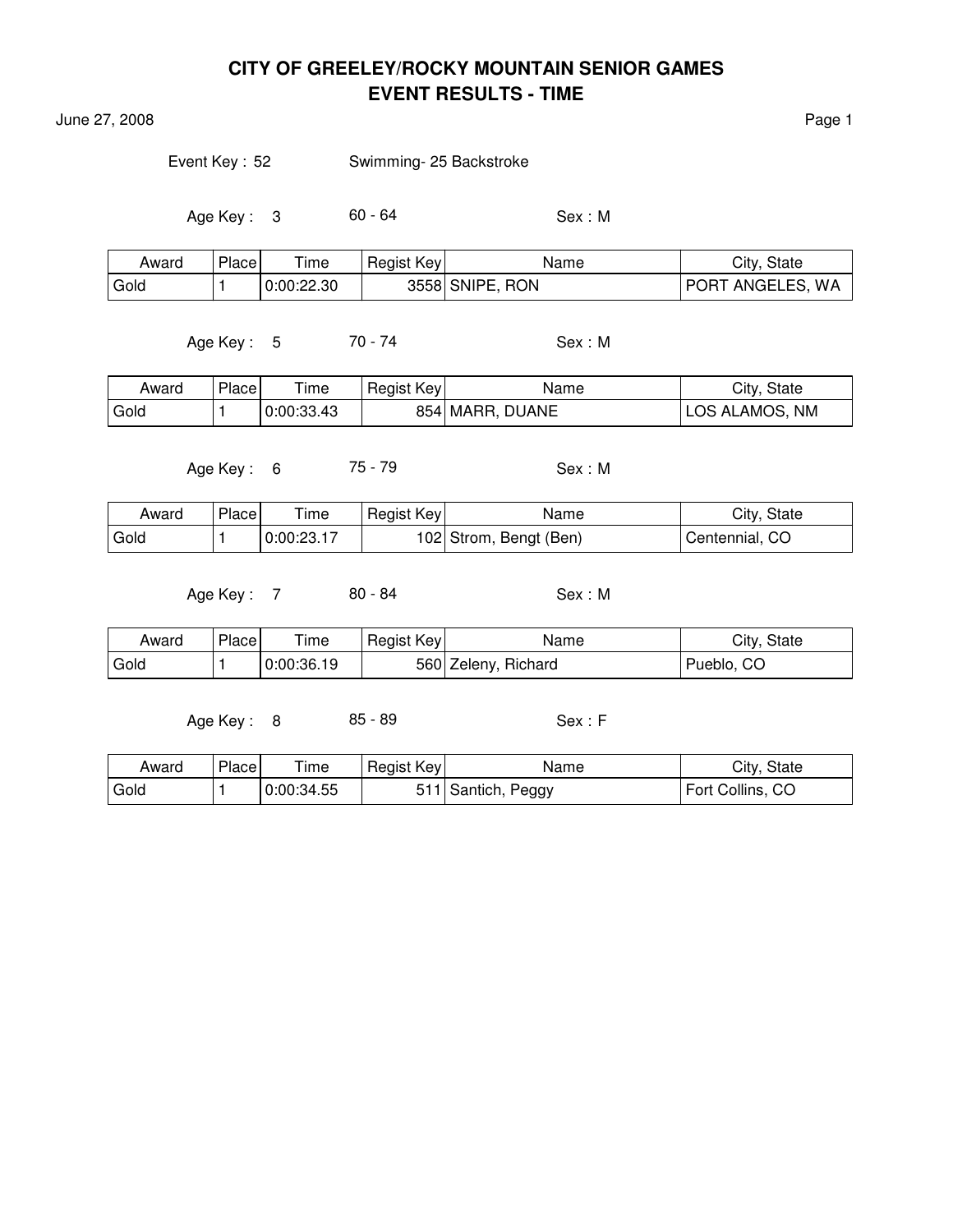June 27, 2008 Page 2

Event Key : 53 Swimming- 25 Breaststroke

Age Key : 3 60 - 64 Sex : M

| Award | Place | ime        | Regist Key | Name            | City, State      |
|-------|-------|------------|------------|-----------------|------------------|
| Gold  |       | 0:00:23.96 |            | 3558 SNIPE, RON | PORT ANGELES, WA |

Age Key : 4 65 - 69 Sex : M

| Award | Place | ime        | Regist Key | Name                | City, State  |
|-------|-------|------------|------------|---------------------|--------------|
| Gold  |       | 0:00:26.50 |            | 2062 Sreenen, Frank | Thornton, CO |

Age Key : 5 70 - 74 Sex : M

| Award | Place | --<br>ime  | <b>Regist Key</b> | Name            | City, State    |
|-------|-------|------------|-------------------|-----------------|----------------|
| Gold  |       | 0:00:35.64 |                   | 854 MARR, DUANE | LOS ALAMOS, NM |

Age Key : 6 75 - 79 Sex : M

| Award | Place <sub>1</sub> | ime        | Regist Key | Name                   | City, State    |
|-------|--------------------|------------|------------|------------------------|----------------|
| Gold  |                    | 0:00:22.39 |            | 102 Strom, Bengt (Ben) | Centennial, CO |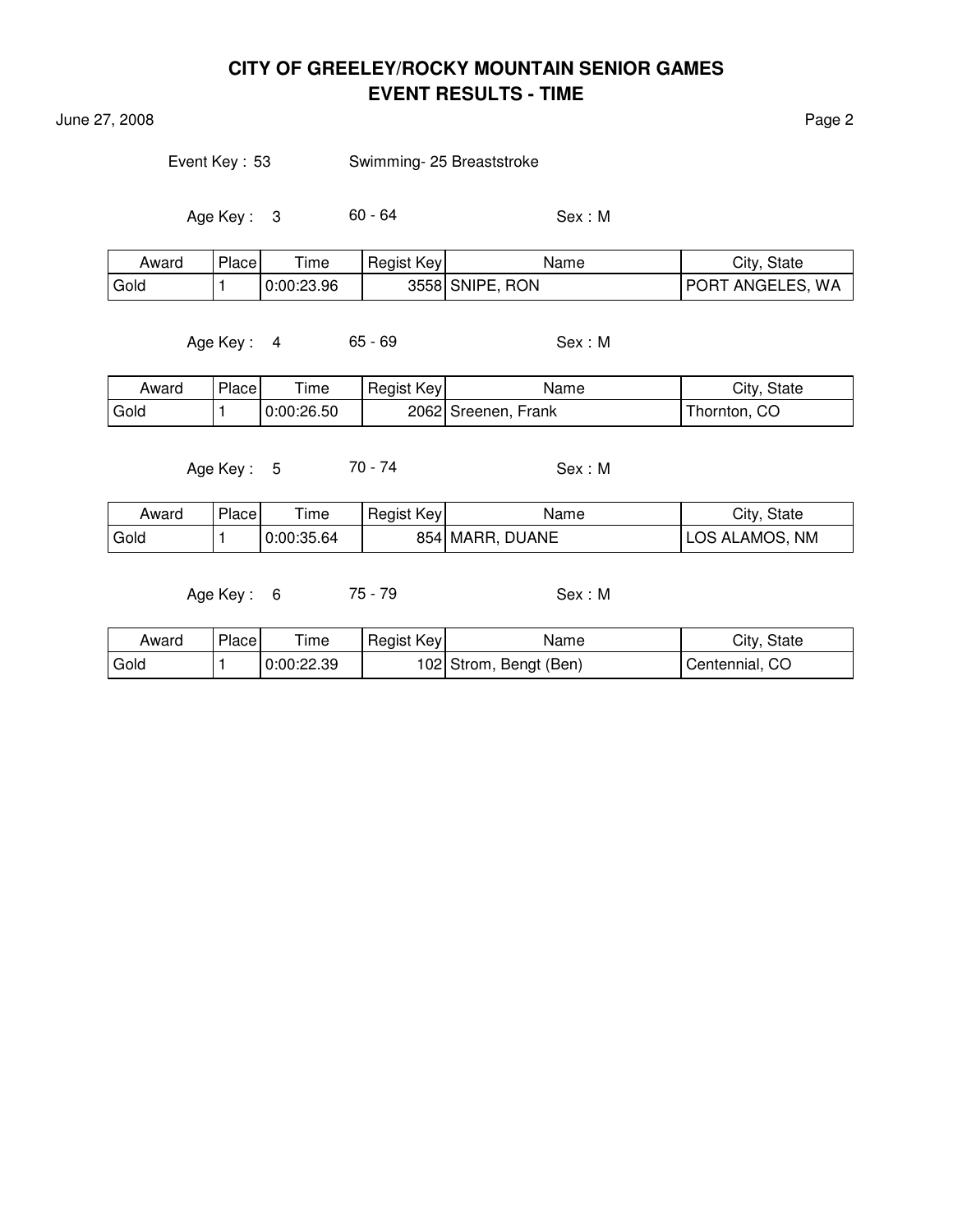June 27, 2008 Page 3

Event Key : 54 Swimming- 25 Elem. Back

Age Key : 3 60 - 64 Sex : M

| Award | <b>Place</b> | Time       | Regist Key | Name            | City, State      |
|-------|--------------|------------|------------|-----------------|------------------|
| Gold  |              | 0:27:36.00 |            | 3558 SNIPE, RON | PORT ANGELES, WA |

Age Key : 4 65 - 69 Sex : M

| Award | Place | ime        | Regist Key | Name                | City, State  |
|-------|-------|------------|------------|---------------------|--------------|
| Gold  |       | 0:30:26.00 |            | 2062 Sreenen, Frank | Thornton, CO |

Age Key : 5 70 - 74 Sex : M

| Award | Place <sub>1</sub> | l ime      | Regist Key | Name            | City, State    |
|-------|--------------------|------------|------------|-----------------|----------------|
| Gold  |                    | 0:34:40.00 |            | 854 MARR, DUANE | LOS ALAMOS, NM |

Age Key: 6 75 - 79 Sex: M

| Award | Place | l ime      | Regist Key | Name                   | City, State    |
|-------|-------|------------|------------|------------------------|----------------|
| Gold  |       | 0:26:78.00 |            | 102 Strom, Bengt (Ben) | Centennial, CO |

Age Key: 7 80 - 84 Sex: M

Award Place Time Regist Key Name Name City, State Gold  $\vert$  1  $\vert$  0:45:67.00  $\vert$  560 Zeleny, Richard Pueblo, CO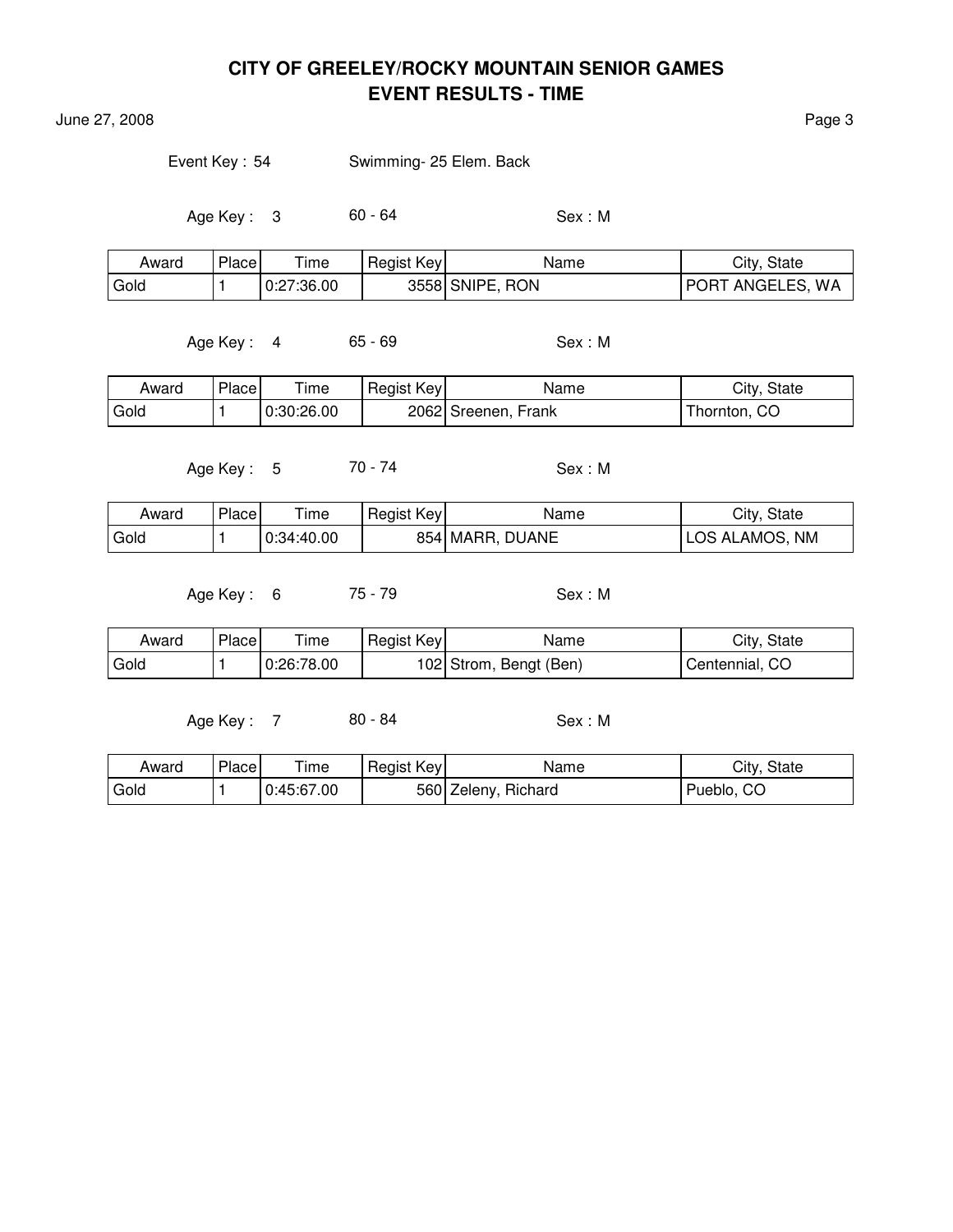June 27, 2008 **Page 4** 

Event Key: 55 Swimming- 25 Frontcrawl

Age Key : 3 60 - 64 Sex : M

| Award | Place | Time       | Regist Key | Name            | City, State      |
|-------|-------|------------|------------|-----------------|------------------|
| Gold  |       | 0:00:18.61 |            | 3558 SNIPE, RON | PORT ANGELES, WA |

Age Key : 4 65 - 69 Sex : M

| Award | Place | ime        | Regist Key | Name                | City, State  |
|-------|-------|------------|------------|---------------------|--------------|
| Gold  |       | 0:00:23.26 |            | 2062 Sreenen, Frank | Thornton, CO |

Age Key : 5 70 - 74 Sex : M

| Award | Place | lme        | Regist Key | Name            | City, State    |
|-------|-------|------------|------------|-----------------|----------------|
| Gold  |       | 0:00:33.25 |            | 854 MARR, DUANE | LOS ALAMOS, NM |

Age Key : 6 75 - 79 Sex : M

| Award | Place | ' ime      | Regist Key | Name                   | City, State    |
|-------|-------|------------|------------|------------------------|----------------|
| Gold  |       | 0:00:18.88 |            | 102 Strom, Bengt (Ben) | Centennial, CO |

Age Key : 7 80 - 84 Sex : M

| Award | Place | Time       | Regist Key | Name                | City, State |
|-------|-------|------------|------------|---------------------|-------------|
| Gold  |       | 0:00:26.57 |            | 560 Zeleny, Richard | Pueblo, CO  |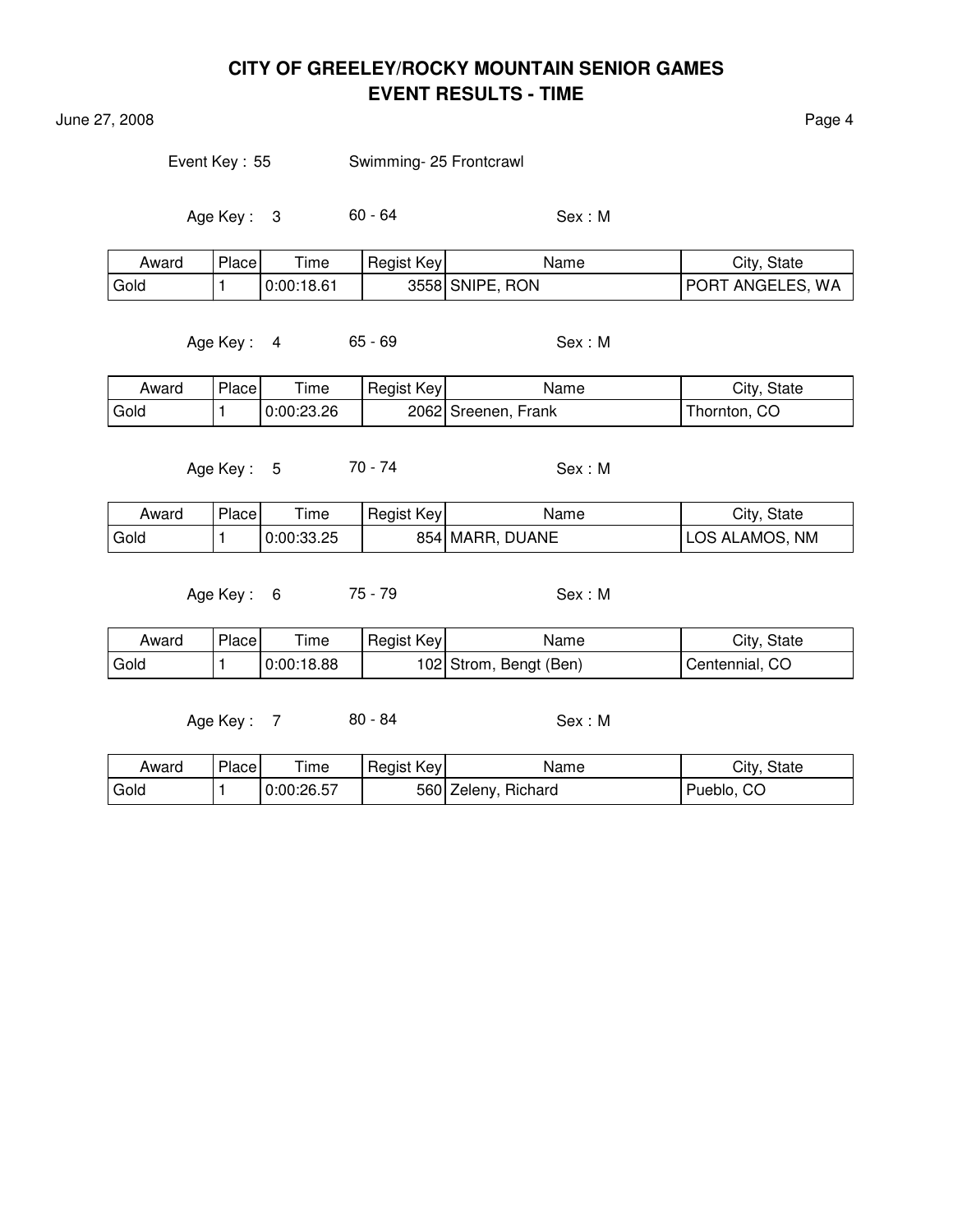June 27, 2008 **Page 5** 

Event Key : 56 Swimming- 25 Sidestroke

Age Key : 3 60 - 64 Sex : M

| Award | Place | $\tau$ ime | Regist Key | Name            | City, State      |
|-------|-------|------------|------------|-----------------|------------------|
| Gold  |       | 0:00:25.19 |            | 3558 SNIPE, RON | PORT ANGELES, WA |

Age Key: 4 65 - 69 Sex: M

| Award | Place | ime        | Regist Key | Name                | City, State  |
|-------|-------|------------|------------|---------------------|--------------|
| Gold  |       | 0:00:26.43 |            | 2062 Sreenen, Frank | Thornton, CO |

Age Key : 5 70 - 74 Sex : M

| Award | Place <sub>1</sub> | l ime      | Regist Key | Name            | City, State    |
|-------|--------------------|------------|------------|-----------------|----------------|
| Gold  |                    | 0:00:35.18 |            | 854 MARR, DUANE | LOS ALAMOS, NM |

Age Key: 7 80 - 84 Sex: M

| Award | Place | ∖ ime      | Regist Key | Name                | City, State |
|-------|-------|------------|------------|---------------------|-------------|
| Gold  |       | 0:00:43.65 |            | 560 Zeleny, Richard | Pueblo, CO  |

Age Key: 8 85 - 89 Sex: F

Award Place Time Regist Key Name Name City, State Gold  $\vert$  1  $\vert$  0:00:36.59  $\vert$  511 Santich, Peggy Fort Collins, CO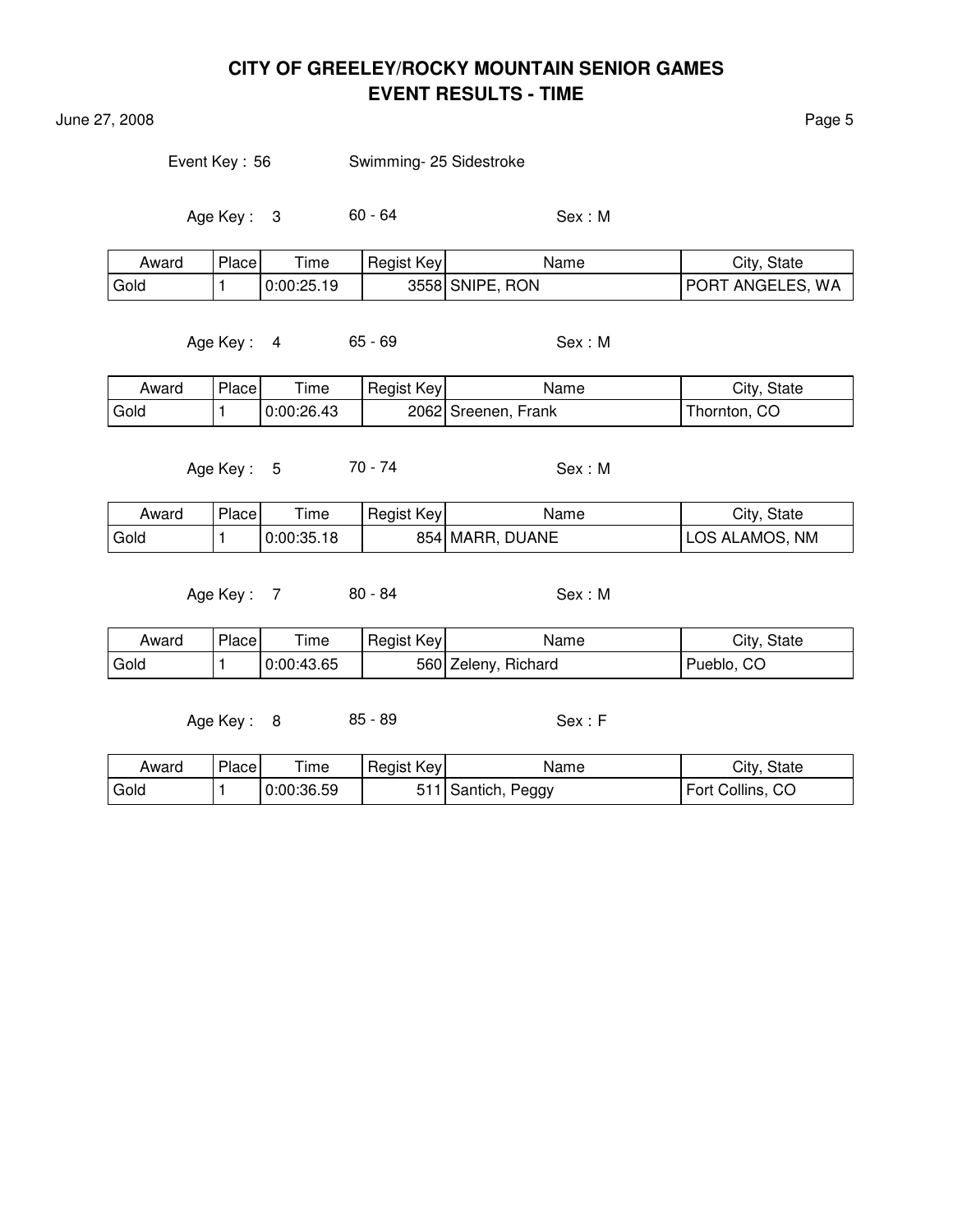**June 27, 2008** Page 6

| Swimming- 25 Butterfly |
|------------------------|
|                        |

Age Key : 3 60 - 64 Sex : M

| Award | Place | ime        | Regist Key | Name            | City, State                     |
|-------|-------|------------|------------|-----------------|---------------------------------|
| Gold  |       | 0:00:23.11 |            | 3558 SNIPE, RON | ANGELES, WA<br>POR <sub>1</sub> |

Age Key : 6 75 - 79 Sex : M

| Award  | Place | ime        | Regist Key | Name                   | City, State    |
|--------|-------|------------|------------|------------------------|----------------|
| ' Gold |       | 0:00:24.44 |            | 102 Strom, Bengt (Ben) | Centennial, CO |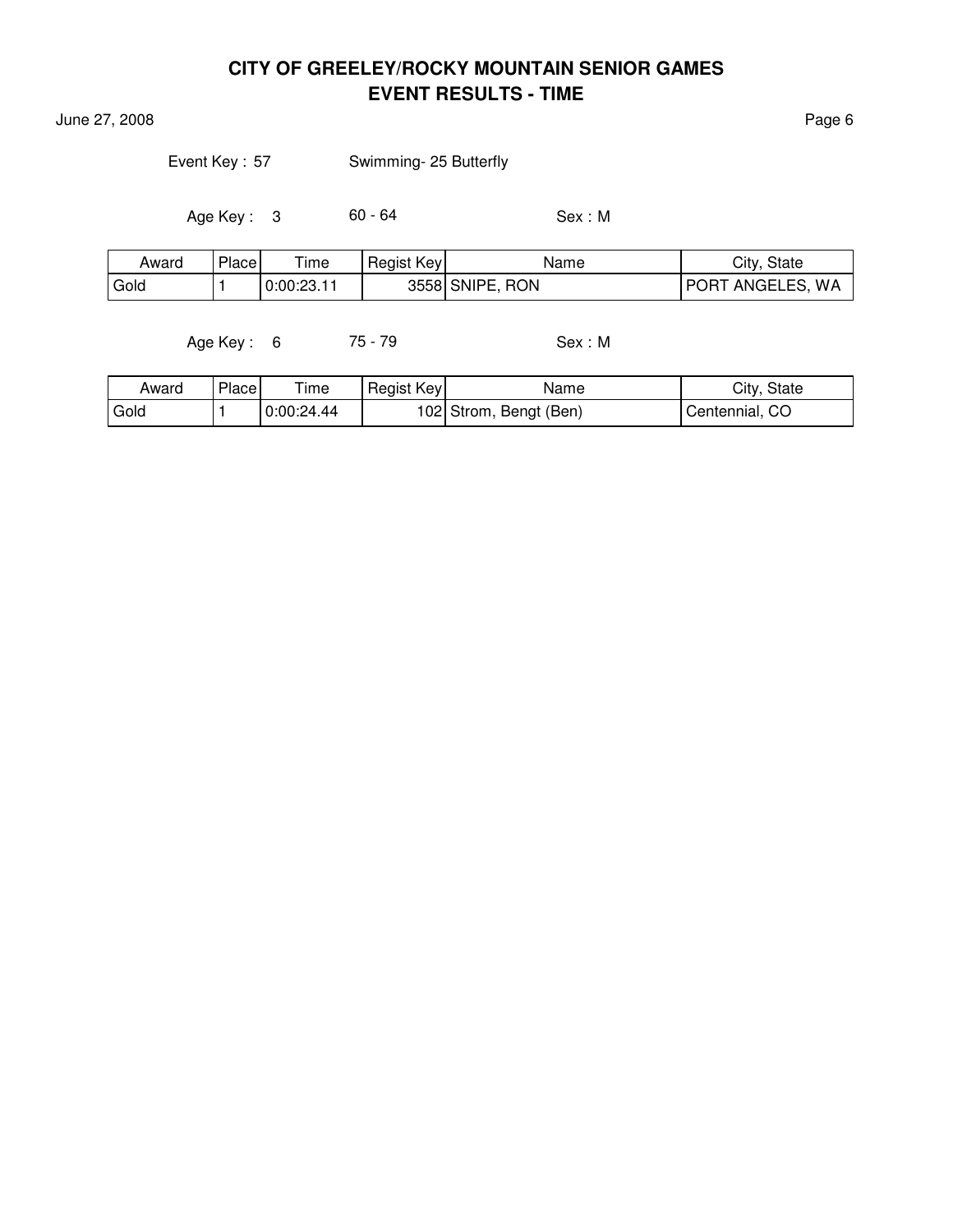June 27, 2008 **Page 1** 

#### Event Key : 40 SWIMMING - 50Y BACK

Age Key: 1 50 - 54 Sex: M

| Award  | Place | Time       | Regist Key | Name                | City, State   |
|--------|-------|------------|------------|---------------------|---------------|
| Gold   |       | 0:00:37.15 |            | 3595 Gimlin, Dennis | Pueblo, CO    |
| Silver | ∼     | 0:00:39.54 |            | 3637 McAdam, Thomas | Englewood, CO |

Age Key : 2 55 - 59 Sex : F

Award Place Time Regist Key Name Name City, State Gold  $\vert$  1  $\vert$  0:00:44.55  $\vert$  3137 Merkel, Sharon  $\vert$  Windsor, CO Silver | 2 | 0:00:52.09 | 3598 Plank, Julie | Ft. Collins, CO

Age Key : 2 55 - 59 Sex : M

| Award | Place | Time       | Regist Key | Name                | City, State  |
|-------|-------|------------|------------|---------------------|--------------|
| Gold  |       | 0:00:46.80 |            | 1105 Basanez, Craig | Lakewood, CO |

Age Key : 3 60 - 64 Sex : F

| Award  | Place    | $T$ ime    | Regist Key | Name                  | City, State  |
|--------|----------|------------|------------|-----------------------|--------------|
| Gold   |          | 0:00:53.66 |            | 3492 Nimetz, Kathleen | Windsor, CO  |
| Silver | <u>.</u> | 0:01:16.62 |            | 1952 Lee, Hennee      | Brighton, CO |

Age Key: 3 60 - 64 Sex: M

| Award | Place | --<br>ime  | Regist Key | Name                  | City, State        |
|-------|-------|------------|------------|-----------------------|--------------------|
| Gold  |       | 0:00:43.54 |            | 2633 Kreidler,<br>Lee | Grand Junction, CO |

Age Key : 4 65 - 69 Sex : F

| Award  | Place | Time       | Regist Key | Name                   | City, State      |
|--------|-------|------------|------------|------------------------|------------------|
| Gold   |       | 0:00:42.11 |            | 855 MARR, JACKIE       | LOS ALAMOS, NM   |
| Silver | 2     | 0:00:47.93 |            | 1782 Dickey, Mary Jean | Fort Collins, CO |
| Bronze | 3     | 0:00:52.56 |            | 3113 Shonka, Carol     | Fort Collins, CO |
|        |       | 0:01:05.16 |            | 524 HARDEN, GAILE      | PRESCOTT, AZ     |
|        | 5     | 0:01:05.37 |            | 1741 Hogan, Harriet    | Canon City, CO   |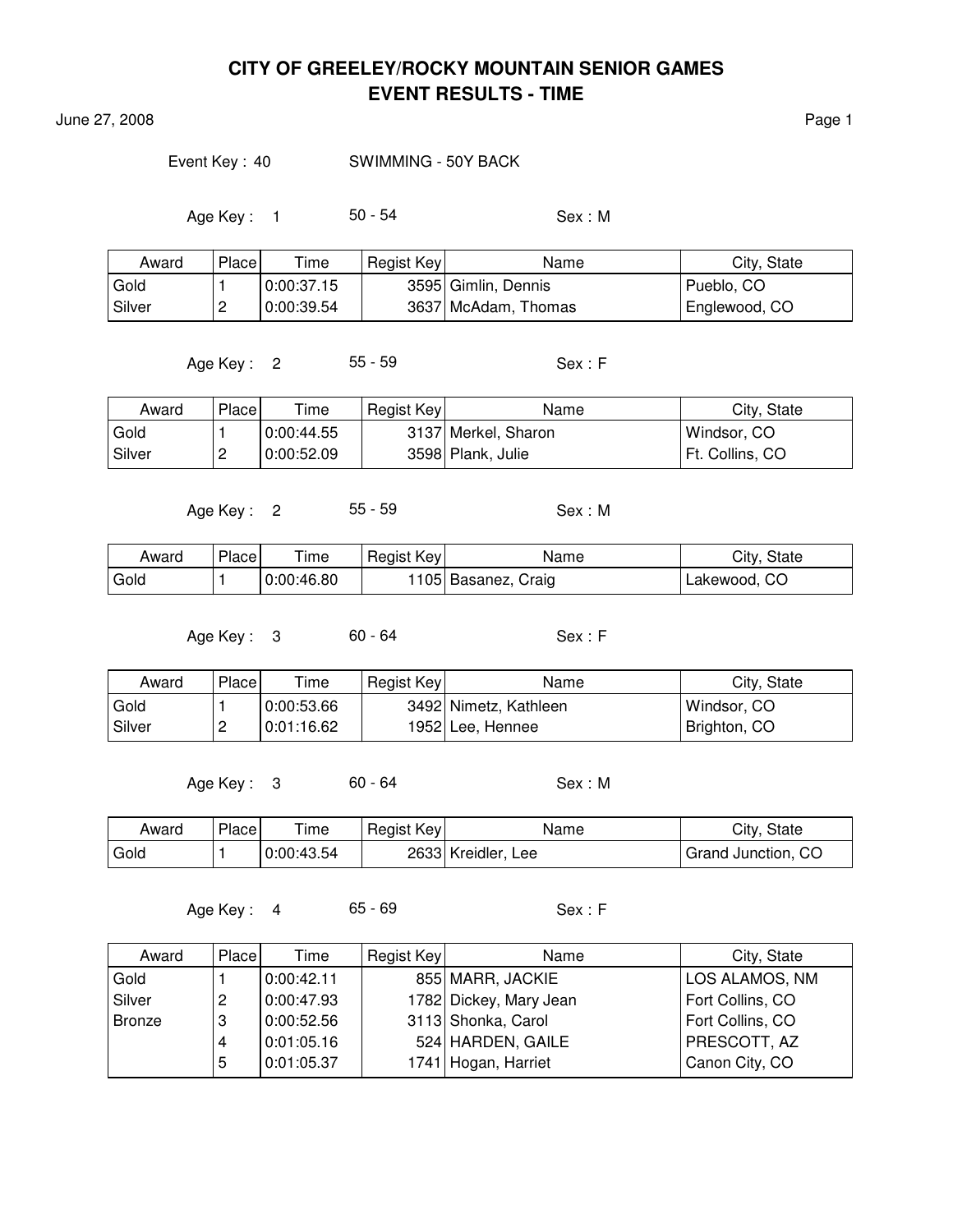**June 27, 2008** Page 2

Event Key : 40 SWIMMING - 50Y BACK

Age Key : 4 65 - 69 Sex : M

| Award | Place | Time       | Regist Key | Name                | City, State |
|-------|-------|------------|------------|---------------------|-------------|
| Gold  |       | 0:00:52.59 |            | 3112 Reynolds, Bing | Boulder, CO |

Age Key : 5 70 - 74 Sex : F

| Award | Place | ime        | Regist Key | Name                     | City, State  |
|-------|-------|------------|------------|--------------------------|--------------|
| Gold  |       | 0:01:11.74 |            | 2511 Kronwall, Katherine | Bayfield, CO |

Age Key : 6 75 - 79 Sex : F

| Award | Place | Time       | Regist Key | Name               | City, State         |
|-------|-------|------------|------------|--------------------|---------------------|
| Gold  |       | 0:01:14.00 |            | 8  Hertzberg, Ruth | Copper Mountain, CO |

Age Key : 6 75 - 79 Sex : M

| Award    | Place    | $T$ ime    | Regist Key | Name                  | City, State         |
|----------|----------|------------|------------|-----------------------|---------------------|
| Gold     |          | 0:01:18.79 |            | 605 Hertzberg, Martin | Copper Mountain, CO |
| l Silver | <u>.</u> | 0:01:28.54 |            | 1219 Biedermann, Eric | Fort Collins. CO    |

Age Key : 7 80 - 84 Sex : F

| Award    | Place | Time       | Regist Key | Name              | City, State          |
|----------|-------|------------|------------|-------------------|----------------------|
| Gold     |       | 0:01:23.44 |            | 44 Sauer, Helen   | Highlands Ranch, CO  |
| l Silver | ←     | 0:01:48.95 |            | 454 Gatza, Willie | Colorado Springs, CO |

Age Key : 8 85 - 89 Sex : M

| Award | Place | Time       | Regist Key | Name                 | City, State |
|-------|-------|------------|------------|----------------------|-------------|
| Gold  |       | 0:01:36.16 |            | Thomas<br>1212 Bell. | Denver, CO  |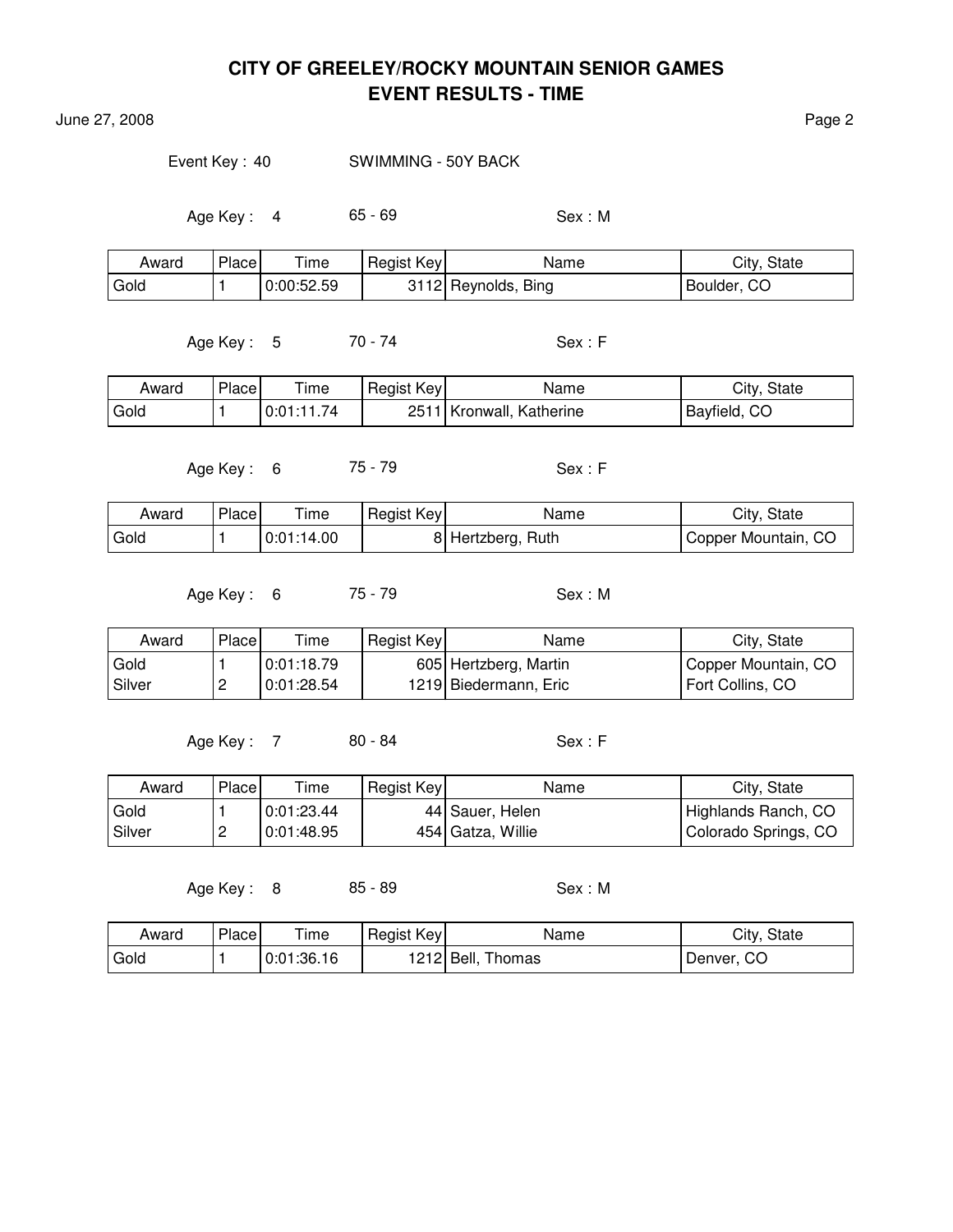June 27, 2008 Page 3

#### Event Key: 41 SWIMMING - 50Y BREAST

Age Key: 1 50 - 54 Sex: M

| Award  | Place    | $T$ ime    | Regist Key | Name                | City, State   |
|--------|----------|------------|------------|---------------------|---------------|
| Gold   |          | 0:00:38.81 |            | 3595 Gimlin, Dennis | Pueblo, CO    |
| Silver | <u>_</u> | 0:00:41.51 |            | 3637 McAdam, Thomas | Englewood, CO |

Age Key : 2 55 - 59 Sex : F

| Award | Place | Time       | Regist Key | Name              | City, State |
|-------|-------|------------|------------|-------------------|-------------|
| Gold  |       | 0:00:49.49 |            | 3598 Plank, Julie | Collins, CO |

Age Key : 3 60 - 64 Sex : F

Award Place Time Regist Key Name Name City, State Gold  $\vert$  1  $\vert$  0:00:47.27  $\vert$  3492 Nimetz, Kathleen  $\vert$  Windsor, CO

Age Key: 3 60 - 64 Sex: M

| Award    | Place | Time       | Regist Key | Name                 | City, State        |
|----------|-------|------------|------------|----------------------|--------------------|
| Gold     |       | 0:00:43.91 |            | 1521 Edwards, Morgan | Parker, CO         |
| l Silver |       | 0:00:44.88 |            | 2633 Kreidler, Lee   | Grand Junction, CO |
| Bronze   |       | 0.00:52.32 |            | 2427 Francis, Peter  | Denver, CO         |

Age Key : 4 65 - 69 Sex : F

| Award  | Place | Time       | Regist Key | Name                | City, State      |
|--------|-------|------------|------------|---------------------|------------------|
| Gold   |       | 0:00:46.04 |            | 855 MARR, JACKIE    | LOS ALAMOS, NM   |
| Silver |       | 0:01:03.30 |            | 3113 Shonka, Carol  | Fort Collins, CO |
| Bronze | റ     | 0:01:06.96 |            | 524 HARDEN, GAILE   | PRESCOTT, AZ     |
|        |       | 0:01:31.33 |            | 1741 Hogan, Harriet | Canon City, CO   |

Age Key : 4 65 - 69 Sex : M

| Award    | Place | Time       | Regist Key | Name                   | City, State     |
|----------|-------|------------|------------|------------------------|-----------------|
| Gold     |       | 0:00:42.57 |            | 3581 Chambers, Thomas  | Littleton, CO   |
| l Silver | 2     | 0:00:46.07 |            | 1736 McGill, Donald    | Westminster, CO |
| Bronze   | 3     | 0:00:46.62 |            | 3552 Wall, Daniel      | Broomfield, CO  |
|          | 4     | 0:00:57.32 |            | 1909 Oberhammer, Franc | Loveland, CO    |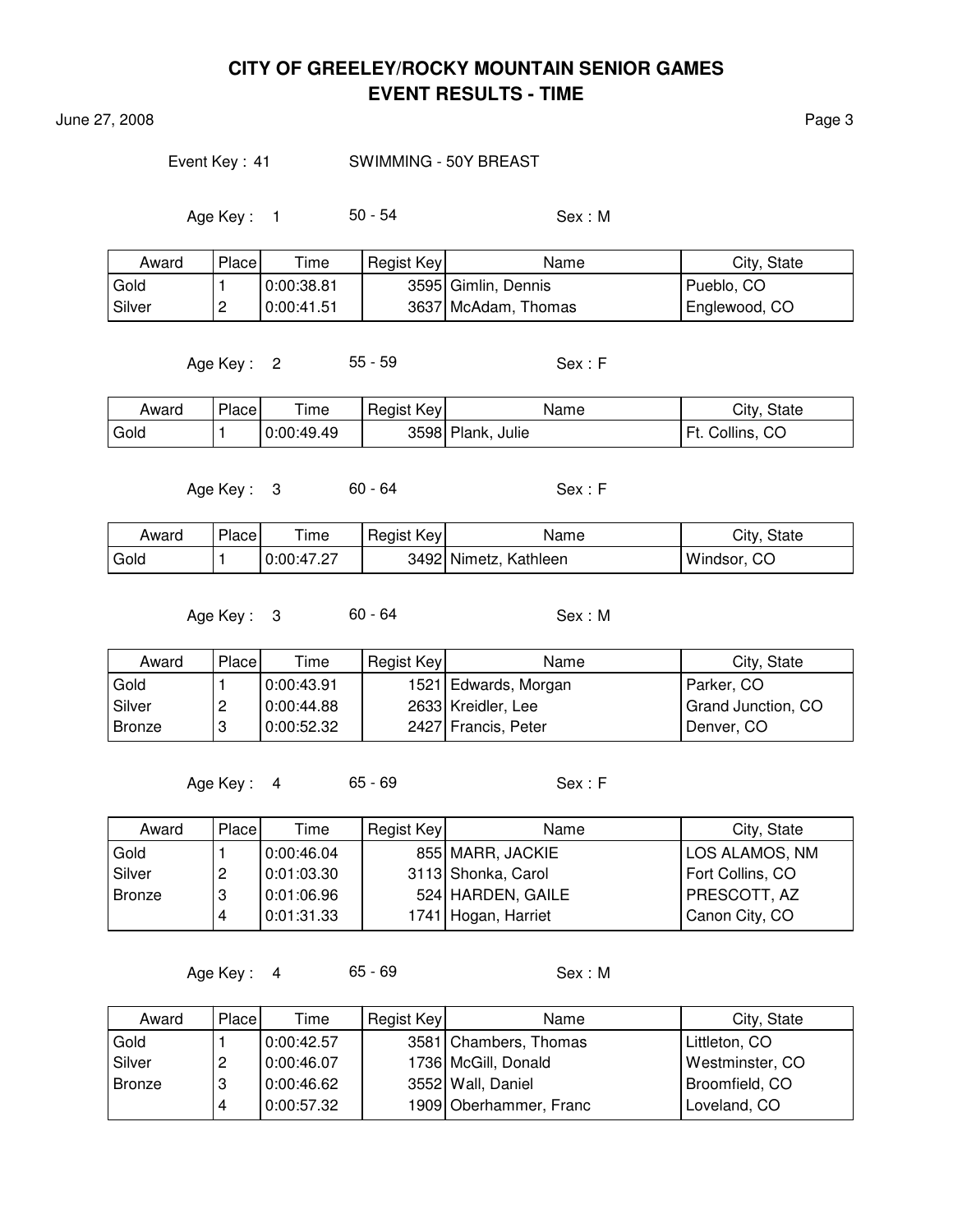June 27, 2008 **Page 4** 

#### Event Key: 41 SWIMMING - 50Y BREAST

Age Key : 5 70 - 74 Sex : F

| Award    | Place | Time       | Regist Key | Name                       | City, State      |
|----------|-------|------------|------------|----------------------------|------------------|
| Gold     |       | 0.00.51.93 |            | 2504 Haesemeyer, Elizabeth | Windsor, CO      |
| l Silver | c     | 0.01:04.40 |            | 513 Garwood, Kathy         | Fort Collins, CO |
| Bronze   | U     | 0.01:14.32 |            | 2511   Kronwall, Katherine | Bayfield, CO     |

Age Key : 5 70 - 74 Sex : M

| Award | Place | Time       | Regist Key | Name               | City, State  |
|-------|-------|------------|------------|--------------------|--------------|
| Gold  |       | 0:00:37.10 |            | 3608 Downs, George | Thornton, CO |

Age Key : 7 80 - 84 Sex : F

| Award | Place | ime        | Regist Key | Name            | City, State         |
|-------|-------|------------|------------|-----------------|---------------------|
| Gold  |       | 0:01:40.69 |            | 44 Sauer, Helen | Highlands Ranch, CO |

Age Key : 8 85 - 89 Sex : M

| Award | Place | $T$ ime    | Regist Key | Name              | City, State |
|-------|-------|------------|------------|-------------------|-------------|
| Gold  |       | 0:01:30.16 |            | 1212 Bell, Thomas | Denver, CO  |

Age Key: 9 90 - 94 Sex: M

| Award | Place | Time       | Regist Key | Name              | City, State |
|-------|-------|------------|------------|-------------------|-------------|
| Gold  |       | 0:01:17.04 |            | 104  GLOVER, FRED | LARAMIE, WY |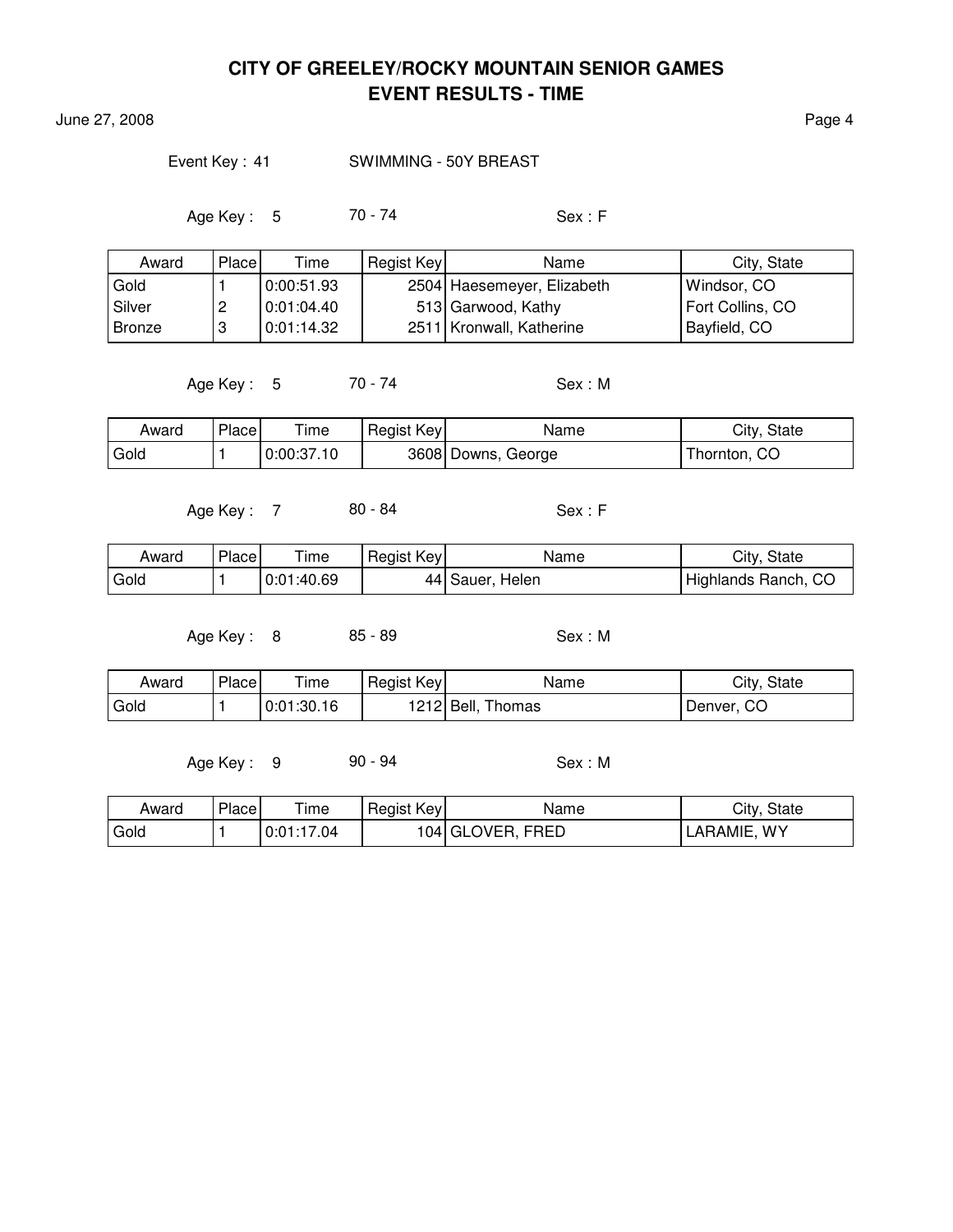June 27, 2008 **Page 5** 

Event Key: 42 SWIMMING - 50Y FLY

Age Key : 1 50 - 54 Sex : M

| Award | Place | --<br>ime  | Regist Key | Name                   | City, State   |
|-------|-------|------------|------------|------------------------|---------------|
| Gold  |       | 0:52:13.00 |            | 3637 McAdam,<br>Thomas | Englewood, CO |

Age Key : 3 60 - 64 Sex : F

| Award | Place | Time       | Regist Key | Name                   | City, State      |
|-------|-------|------------|------------|------------------------|------------------|
| Gold  |       | 0:41:26.00 |            | 2491 Schlingman, Susan | Fort Collins, CO |

Age Key : 4 65 - 69 Sex : F

| Award  | Place | Time       | Regist Key | Name                   | City, State      |
|--------|-------|------------|------------|------------------------|------------------|
| Gold   |       | 0:41:71.00 |            | 855 MARR, JACKIE       | LOS ALAMOS, NM   |
| Silver |       | 0:54:99.00 |            | 1782 Dickey, Mary Jean | Fort Collins, CO |

Age Key : 4 65 - 69 Sex : M

| Award  | Place, | ime        | Regist Key | Name                  | City, State   |
|--------|--------|------------|------------|-----------------------|---------------|
| l Gold |        | 0:35:97.00 |            | 3581 Chambers, Thomas | Littleton, CO |

Age Key : 5 70 - 74 Sex : F

| Award | Place | $T$ ime    | Regist Key | Name                     | City, State  |
|-------|-------|------------|------------|--------------------------|--------------|
| Gold  |       | 1:01:44.00 |            | 2511 Kronwall, Katherine | Bayfield, CO |

Age Key : 5 70 - 74 Sex : M

| Award | Place | Time       | Regist Key | Name               | City, State  |
|-------|-------|------------|------------|--------------------|--------------|
| Gold  |       | 0:35:42.00 |            | 3608 Downs, George | Thornton, CO |

Age Key: 6 75 - 79 Sex: F

| Award | Place | Time       | Regist Key | Name              | City, State         |
|-------|-------|------------|------------|-------------------|---------------------|
| Gold  |       | 1:29:79.00 |            | 8 Hertzberg, Ruth | Copper Mountain, CO |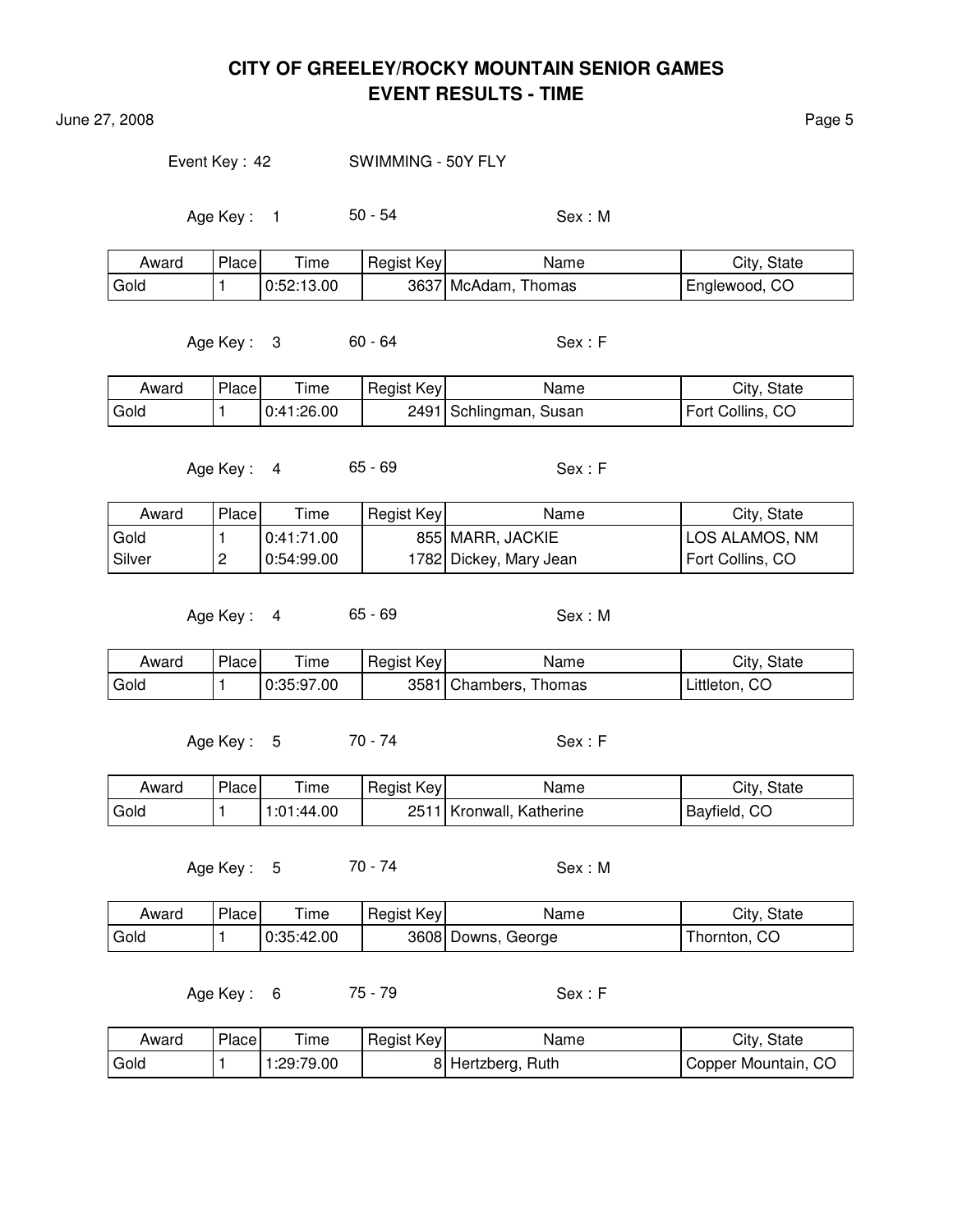June 27, 2008 **Page 6** 

#### Event Key : 43 SWIMMING - 50Y FREE

Age Key: 1 50 - 54 Sex: M

| Award | Place | $T$ ime    | Regist Key | Name                   | City, State   |
|-------|-------|------------|------------|------------------------|---------------|
| Gold  |       | 0:00:31.93 |            | 3637 McAdam,<br>Thomas | Englewood, CO |

Age Key : 2 55 - 59 Sex : F

Award Place Time Regist Key Name Name City, State Gold  $\vert$  1  $\vert$  0:00:38.18  $\vert$  3137 Merkel, Sharon  $\vert$  Windsor, CO Silver | 2 | 0:00:39.69 | 3598 Plank, Julie | Ft. Collins, CO

Age Key: 2 55 - 59 Sex: M

| Award | Place | l ime      | Regist Key | Name              | City, State  |
|-------|-------|------------|------------|-------------------|--------------|
| Gold  |       | 0:00:27.02 |            | 2506 Glass, Craig | Monument, CO |

Age Key : 3 60 - 64 Sex : F

| Award    | Place    | Time       | Regist Key | Name                   | City, State      |
|----------|----------|------------|------------|------------------------|------------------|
| Gold     |          | 0:00:34.69 |            | 2491 Schlingman, Susan | Fort Collins, CO |
| l Silver | <u>_</u> | 0:00:41.93 |            | 3492 Nimetz, Kathleen  | Windsor, CO      |

Age Key: 3 60 - 64 Sex: M

| Award  | Place | Time       | Regist Key | Name                  | City, State        |
|--------|-------|------------|------------|-----------------------|--------------------|
| Gold   |       | 0:00:29.11 |            | 1521 Edwards, Morgan  | Parker, CO         |
| Silver | 2     | 0:00:33.07 |            | 2633 Kreidler, Lee    | Grand Junction, CO |
| Bronze | 3     | 0:00:35.43 |            | 1709 Redding, Thomas  | Greeley, CO        |
|        |       | 0:00:48.97 |            | 3628 Burkard, William | Longmont, CO       |

Age Key : 4 65 - 69 Sex : F

| Award         | Place | Time       | Regist Key | Name                   | City, State       |
|---------------|-------|------------|------------|------------------------|-------------------|
| Gold          |       | 0:00:34.86 |            | 855 MARR, JACKIE       | LOS ALAMOS, NM    |
| Silver        |       | 0:00:41.42 |            | 3113 Shonka, Carol     | Fort Collins, CO  |
| <b>Bronze</b> |       | 0:00:42.28 |            | 1767 MILLER, SUSAN     | <b>TOPEKA, KS</b> |
|               |       | 0:00:43.14 |            | 1782 Dickey, Mary Jean | Fort Collins, CO  |
|               | 5     | 0:00:56.91 |            | 524 HARDEN, GAILE      | PRESCOTT, AZ      |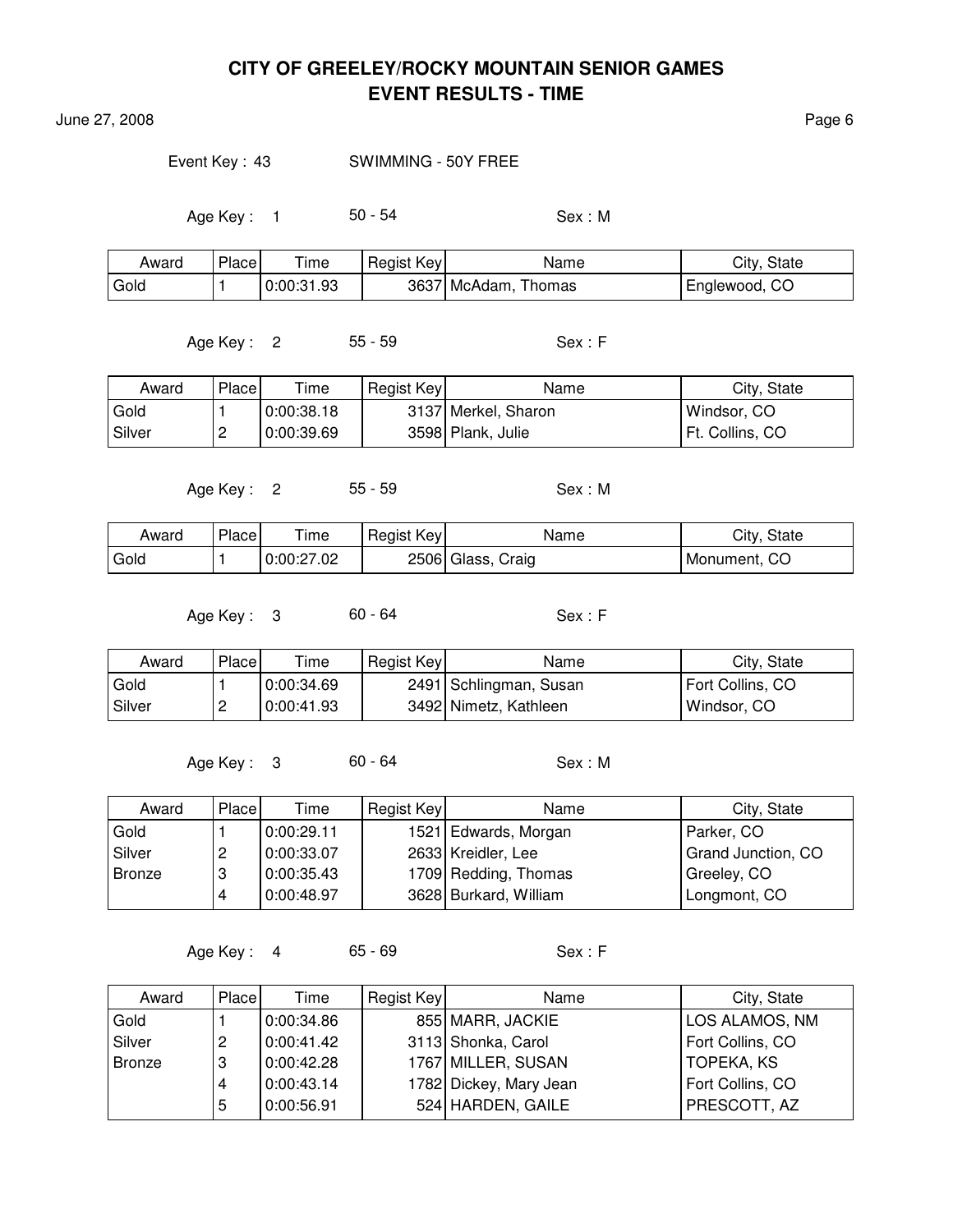June 27, 2008 **Page 7** 

#### Event Key : 43 SWIMMING - 50Y FREE

Age Key : 4 65 - 69 Sex : M

| Award         | Place | Time       | Regist Key | Name                | City, State     |
|---------------|-------|------------|------------|---------------------|-----------------|
| Gold          |       | 0:00:32.05 |            | 3552 Wall, Daniel   | Broomfield, CO  |
| Silver        | ←     | 0:00:35.23 |            | 1736 McGill, Donald | Westminster, CO |
| <b>Bronze</b> | 3     | 0:00:42.26 |            | 3112 Reynolds, Bing | Boulder, CO     |

Age Key : 5 70 - 74 Sex : F

| Award         | Place    | Time       | Regist Key | Name                       | City, State      |
|---------------|----------|------------|------------|----------------------------|------------------|
| Gold          |          | 0:00:44.70 |            | 2504 Haesemeyer, Elizabeth | Windsor, CO      |
| Silver        | <u>_</u> | 0:00:48.24 |            | 513 Garwood, Kathy         | Fort Collins, CO |
| <b>Bronze</b> |          | 0:00:53.41 |            | 2511   Kronwall, Katherine | Bayfield, CO     |

Age Key : 6 75 - 79 Sex : M

| Award    | Place    | Time       | Regist Key | Name                  | City, State      |
|----------|----------|------------|------------|-----------------------|------------------|
| Gold     |          | 0:00:37.56 |            | 77 Michie, James      | Fort Collins, CO |
| l Silver | <u>_</u> | 0:00:45.24 |            | 3573 Rodgers, William | Loveland, CO     |

Age Key : 7 80 - 84 Sex : F

| Award    | Place    | Time       | Regist Key | Name              | City, State          |
|----------|----------|------------|------------|-------------------|----------------------|
| Gold     |          | 0:01:19.38 |            | 44 Sauer, Helen   | Highlands Ranch, CO  |
| l Silver | <u>.</u> | 0:01:36.44 |            | 454 Gatza, Willie | Colorado Springs, CO |

Age Key : 7 80 - 84 Sex : M

| Award    | Place | Time       | Regist Key | Name                  | City, State      |
|----------|-------|------------|------------|-----------------------|------------------|
| Gold     |       | 0:00:52.44 |            | 315 Lindberg, Willard | Fort Collins, CO |
| l Silver |       | 0.01:04.29 |            | 2578 Goodrich, John   | Fort Collins, CO |

Age Key : 8 85 - 89 Sex : M

| Award  | Place    | $\tau$ ime | Regist Key | Name              | City, State |
|--------|----------|------------|------------|-------------------|-------------|
| Gold   |          | 0.01.01.08 |            | 1212 Bell, Thomas | Denver, CO  |
| Silver | <u>.</u> | 0:01:07.87 |            | 530 Wood, Richard | Aurora, CO  |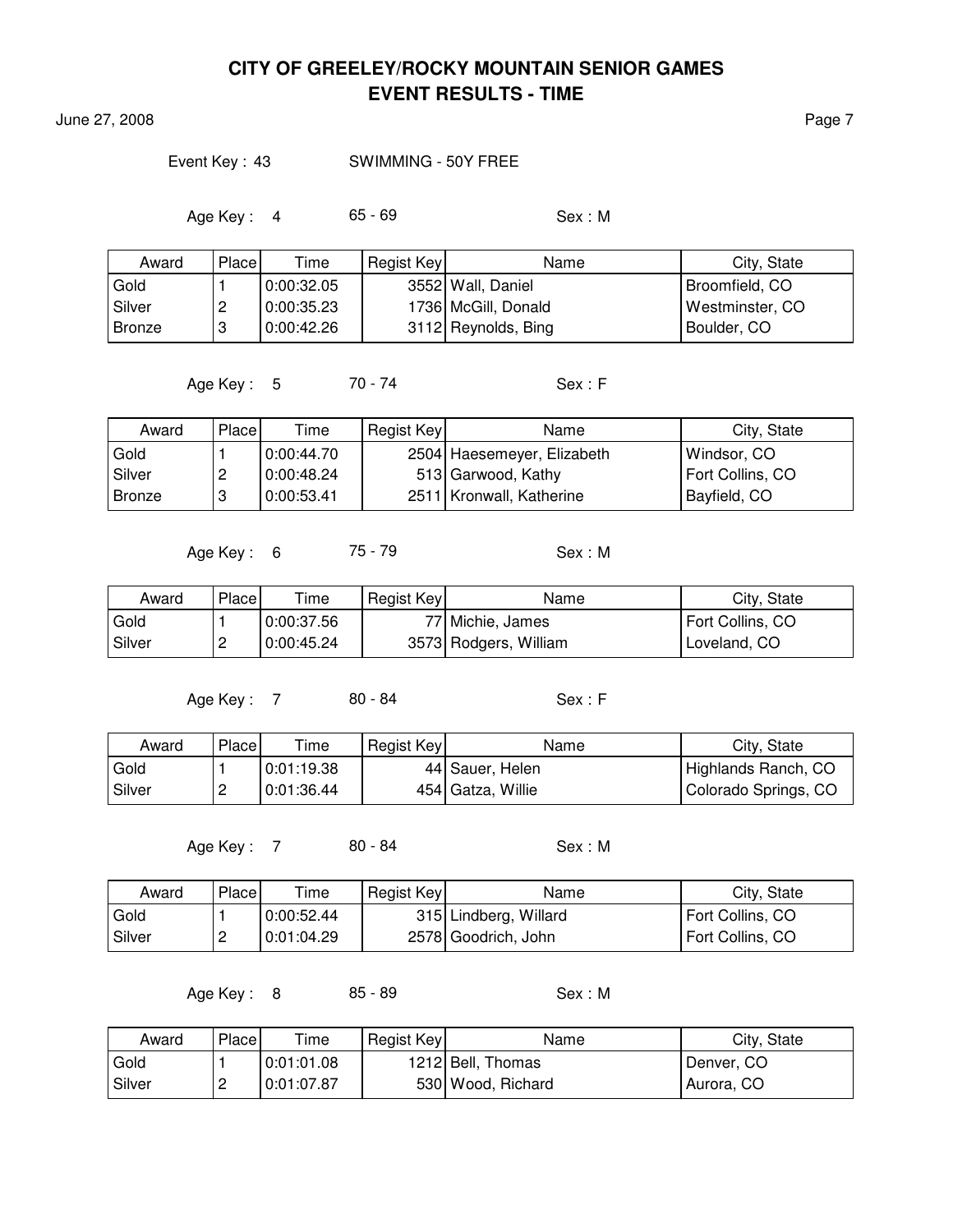June 27, 2008 **Page 8** 

| Event Key: 58 | Swimming- 50 Sidestroke |
|---------------|-------------------------|
|               |                         |

Age Key : 3 60 - 64 Sex : M

| Award | Place | Time       | Regist Key | Name            | City, State             |
|-------|-------|------------|------------|-----------------|-------------------------|
| Gold  |       | 0:00:53.71 |            | 3558 SNIPE, RON | <b>PORT ANGELES, WA</b> |

Age Key : 4 65 - 69 Sex : M

| Award | Place | ime        | Regist Key | Name                | City, State  |
|-------|-------|------------|------------|---------------------|--------------|
| Gold  |       | 0:01:00.04 |            | 2062 Sreenen, Frank | [hornton, CO |

Age Key : 5 70 - 74 Sex : M

| Award | Place | l ime      | Regist Key | Name            | City, State    |
|-------|-------|------------|------------|-----------------|----------------|
| Gold  |       | 0:01:20.86 |            | 854 MARR, DUANE | LOS ALAMOS, NM |

Age Key : 7 80 - 84 Sex : M

| Award | Place | l ime      | Regist Key | Name                | City, State |
|-------|-------|------------|------------|---------------------|-------------|
| Gold  |       | 0:01:39.08 |            | 560 Zeleny, Richard | Pueblo, CO  |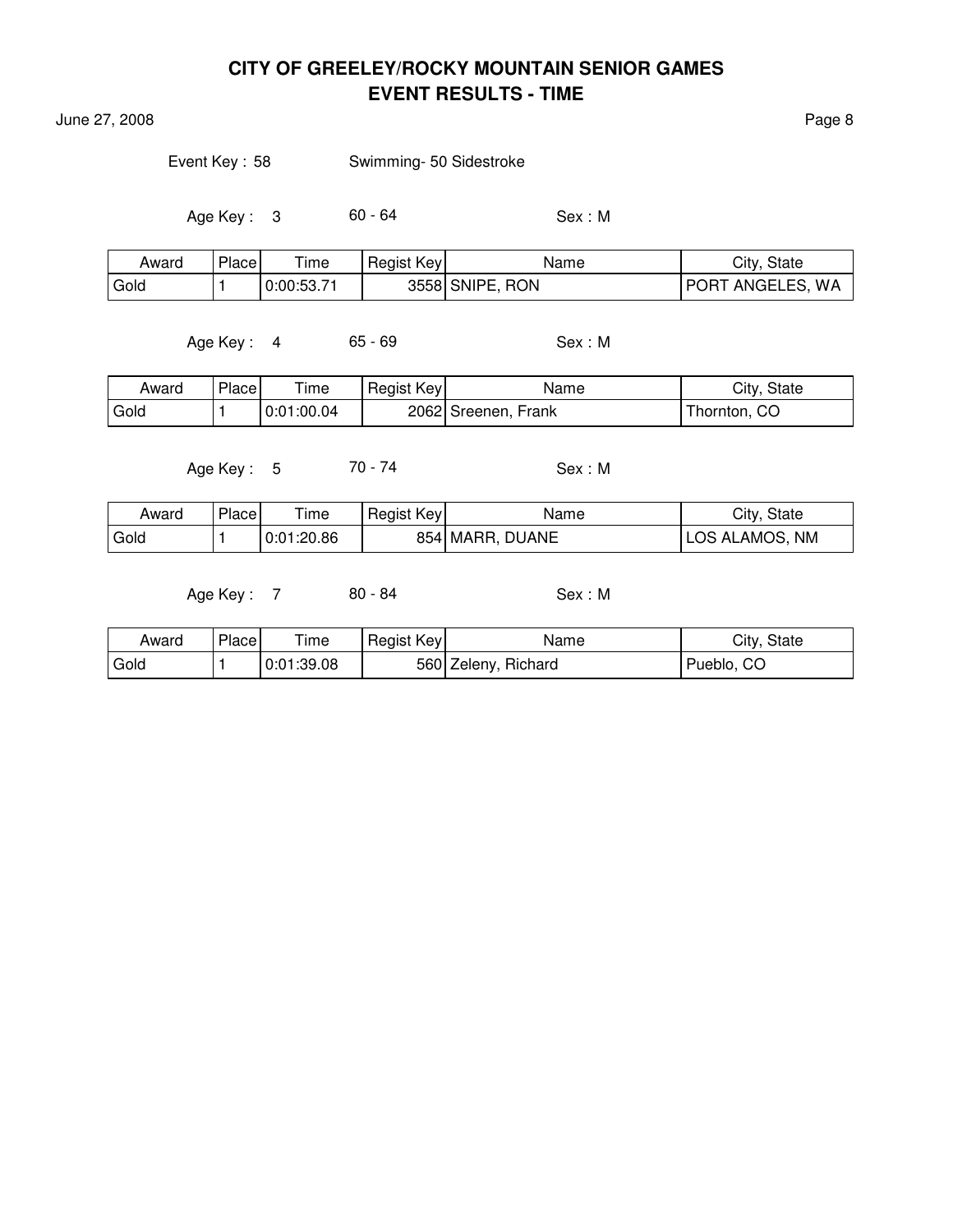June 27, 2008 **Page 1** 

#### Event Key : 44 SWIMMING - 100Y BACK

Age Key : 1 50 - 54 Sex : F

| Award | Place | --<br>ime  | Regist Key | Name            | City, State    |
|-------|-------|------------|------------|-----------------|----------------|
| Gold  |       | 0.01:59.01 |            | 3549 Eoff, Mary | Broomfield, CO |

Age Key : 1 50 - 54 Sex : M

| Award  | Place | Time       | Regist Key | Name                | City, State   |
|--------|-------|------------|------------|---------------------|---------------|
| Gold   |       | 0:01:20.79 |            | 3595 Gimlin, Dennis | Pueblo, CO    |
| Silver |       | 0:01:33.75 |            | 3637 McAdam, Thomas | Englewood, CO |

Age Key: 2 55 - 59 Sex: F

| Award | <b>Place</b> | l ime      | Regist Key | Name                | City, State |
|-------|--------------|------------|------------|---------------------|-------------|
| Gold  |              | 0:01:38.71 |            | 3137 Merkel, Sharon | Windsor, CO |

Age Key: 2 55 - 59 Sex: M

Award Place Time Regist Key Name Name City, State Gold  $\vert$  1  $\vert$  0:01:41.15 | 1105 Basanez, Craig | Lakewood, CO

Age Key: 3 60 - 64 Sex: M

| Award | <b>Place</b> | ÷.<br>ime  | Regist Key | Name                  | City, State        |
|-------|--------------|------------|------------|-----------------------|--------------------|
| Gold  |              | 0:01:48.65 |            | 2633 Kreidler,<br>Lee | Grand Junction, CO |

Age Key : 4 65 - 69 Sex : F

| Award  | Placel | Time       | Regist Key | Name                   | City, State      |
|--------|--------|------------|------------|------------------------|------------------|
| Gold   |        | 0:01:29.51 |            | 855 MARR, JACKIE       | LOS ALAMOS, NM   |
| Silver | ←      | 0:01:57.53 |            | 1782 Dickey, Mary Jean | Fort Collins, CO |
| Bronze | ാ<br>U | 0:02:18.41 |            | 1741 Hogan, Harriet    | Canon City, CO   |
|        |        | 0:02:21.07 |            | 524 HARDEN, GAILE      | PRESCOTT, AZ     |

Age Key : 4 65 - 69 Sex : M

| Award  | <b>Place</b> | Time       | Regist Key | Name                | City, State |
|--------|--------------|------------|------------|---------------------|-------------|
| ' Gold |              | 0:01:54.91 |            | 3112 Reynolds, Bing | Boulder, CO |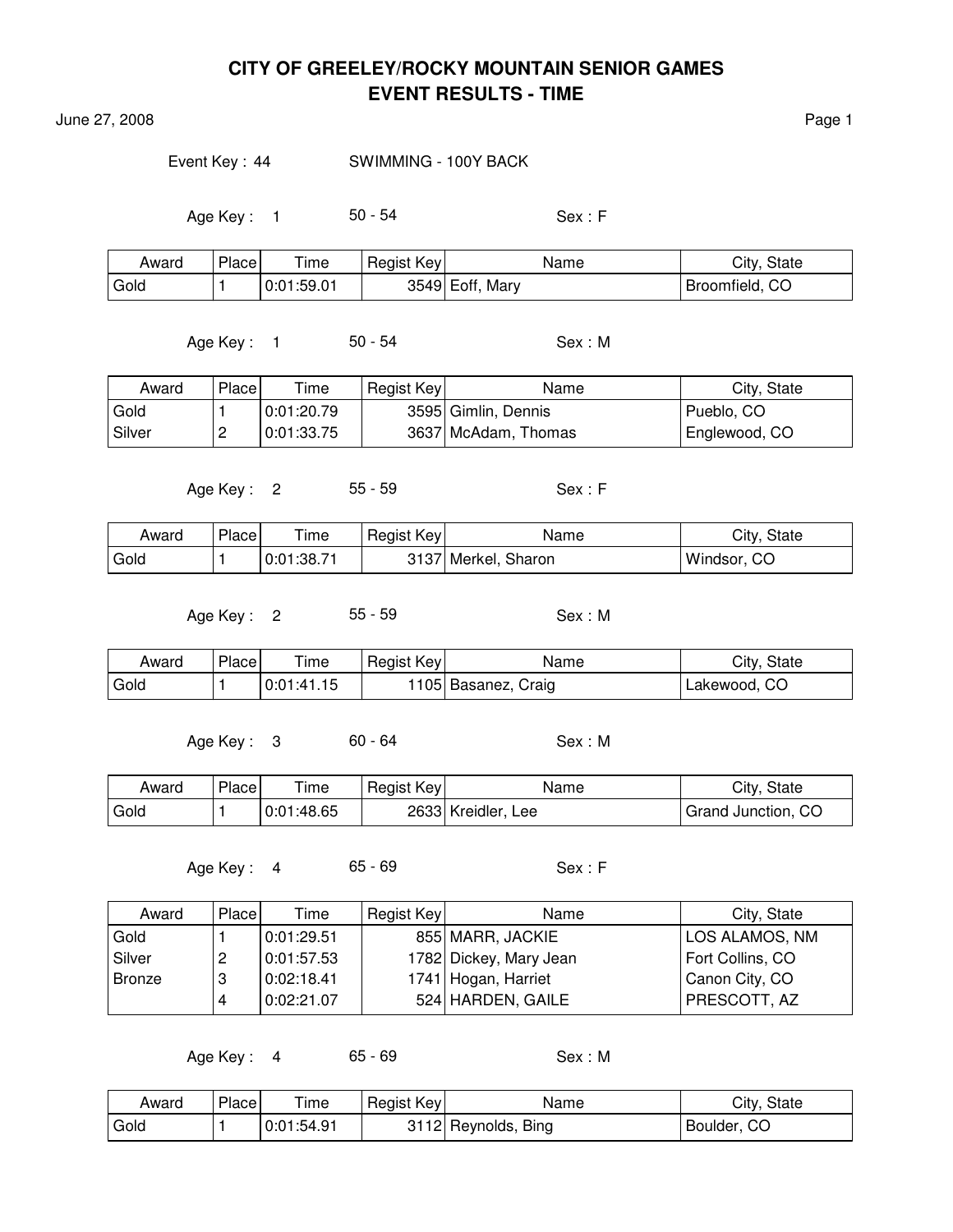**June 27, 2008** Page 2

Event Key: 44 SWIMMING - 100Y BACK

Age Key : 5 70 - 74 Sex : F

| Award | Place | Time       | Regist Key | Name                     | City, State  |
|-------|-------|------------|------------|--------------------------|--------------|
| Gold  |       | 0:02:37.97 |            | 2511 Kronwall, Katherine | Bayfield, CO |

Age Key : 5 70 - 74 Sex : M

| Award | Place | ime        | Regist Key | Name                         | City, State          |
|-------|-------|------------|------------|------------------------------|----------------------|
| Gold  |       | 0:01:26.28 |            | 2154 Murray, William (Bruce) | Colorado Springs, CO |

Age Key : 6 75 - 79 Sex : F

| Award | Place | $\tau$ ime | Regist Key | Name              | City, State         |
|-------|-------|------------|------------|-------------------|---------------------|
| Gold  |       | 0:02:50.99 |            | 8 Hertzberg, Ruth | Copper Mountain, CO |

Age Key: 6 75 - 79 Sex: M

| Award | Place | ime        | Regist Key | Name                | City, State      |
|-------|-------|------------|------------|---------------------|------------------|
| Gold  |       | 0:01:46.05 |            | 2425 Clegern, Wayne | Fort Collins, CO |

Age Key : 7 80 - 84 Sex : F

| Award  | Placel   | Time       | Regist Key | Name              | City, State                 |
|--------|----------|------------|------------|-------------------|-----------------------------|
| Gold   |          | 0:02:53.30 |            | 29 Olen, Marilyn  | Denver, CO                  |
| Silver | <u>.</u> | 0.03:01.06 |            | 44 Sauer, Helen   | Highlands Ranch, CO         |
| Bronze |          | 0:03:45.62 |            | 454 Gatza, Willie | <b>Colorado Springs, CO</b> |

Age Key : 8 85 - 89 Sex : M

| Award    | Place    | Time       | Regist Key | Name              | City, State |
|----------|----------|------------|------------|-------------------|-------------|
| Gold     |          | 0:02:17.98 |            | 2182 Wrenn, John  | Boulder, CO |
| l Silver | <u>_</u> | 0:02:50.65 |            | 530 Wood, Richard | Aurora, CO  |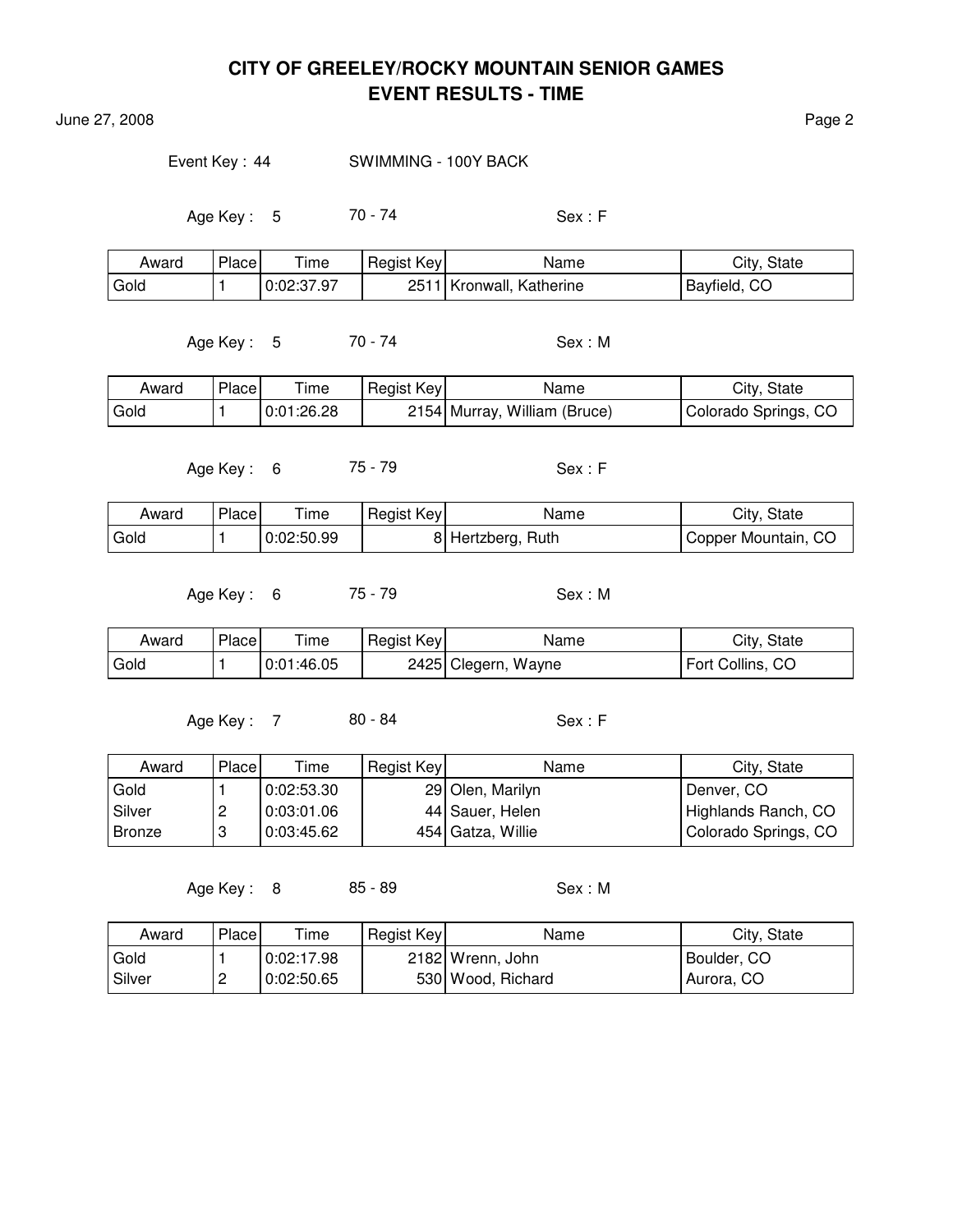June 27, 2008 Page 3

#### Event Key: 45 SWIMMING - 100Y BREAST

Age Key : 1 50 - 54 Sex : M

| Award  | Place    | Time       | Regist Key | Name                | City, State   |
|--------|----------|------------|------------|---------------------|---------------|
| Gold   |          | 0:01:27.00 |            | 3595 Gimlin, Dennis | Pueblo, CO    |
| Silver | <u>_</u> | 0:01:35.32 |            | 3637 McAdam, Thomas | Englewood, CO |

Age Key : 2 55 - 59 Sex : F

| Award | Place | ime        | Regist Key | Name              | City, State           |
|-------|-------|------------|------------|-------------------|-----------------------|
| Gold  |       | 0:01:47.84 |            | 3598 Plank, Julie | Collins, CO<br>`Ft. ∶ |

Age Key : 3 60 - 64 Sex : F

| Award | Place | --<br>ime  | Regist Key | Name                  | City, State |
|-------|-------|------------|------------|-----------------------|-------------|
| Gold  |       | 0:01:51.85 |            | 3492 Nimetz, Kathleen | Windsor, CO |

Age Key : 3 60 - 64 Sex : M

| Award  | Place | Time       | Regist Key | Name                 | City, State |
|--------|-------|------------|------------|----------------------|-------------|
| Gold   |       | 0:01:38.55 |            | 1521 Edwards, Morgan | Parker, CO  |
| Silver | ∼     | 0:02:06.24 |            | 2427 Francis, Peter  | Denver, CO  |

Age Key: 4 65 - 69 Sex: F

| Award  | Place | Time       | Regist Key | Name                | City, State    |
|--------|-------|------------|------------|---------------------|----------------|
| Gold   |       | 0:01:45.67 |            | 855 MARR, JACKIE    | LOS ALAMOS, NM |
| Gold   |       | 0:01:45.67 |            | 1767 MILLER, SUSAN  | TOPEKA, KS     |
| Silver | 2     | 0:02:28.00 |            | 524 HARDEN, GAILE   | PRESCOTT, AZ   |
| Bronze | 3     | 0:03:18.63 |            | 1741 Hogan, Harriet | Canon City, CO |

Age Key: 4 65 - 69 Sex: M

| Award  | Place | ime       | Regist Key | Name              | City,<br>, State |
|--------|-------|-----------|------------|-------------------|------------------|
| ' Gold |       | 0:01:44.7 |            | 3552 Wall, Daniel | Broomfield, CO   |

Age Key : 5 70 - 74 Sex : F

| Award | Place | --<br>ime  | Regist Key | Name                       | City, State |
|-------|-------|------------|------------|----------------------------|-------------|
| Gold  |       | 0:01:59.67 |            | 2504 Haesemeyer, Elizabeth | Windsor, CO |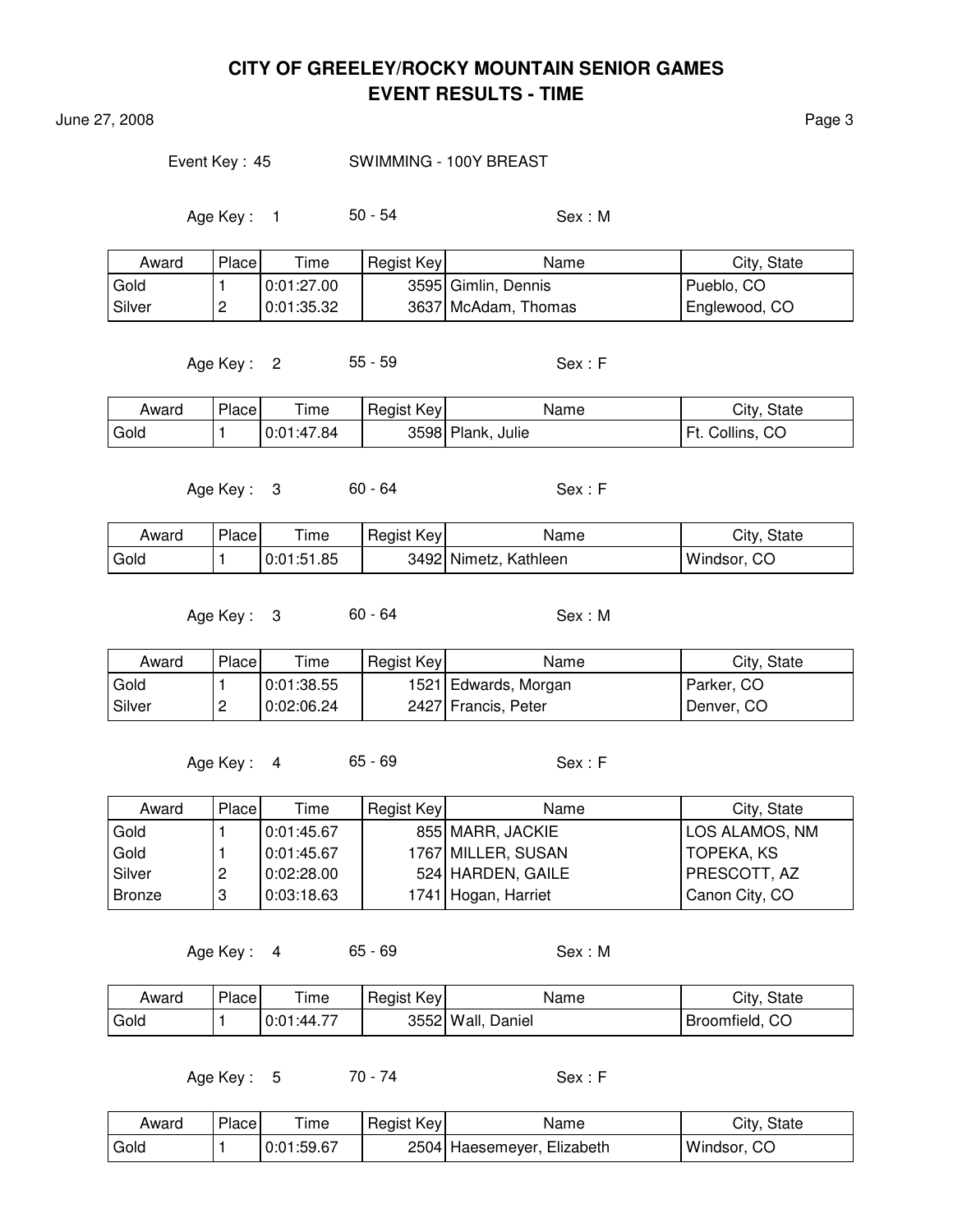June 27, 2008 **Page 4** 

Event Key: 45 SWIMMING - 100Y BREAST

Age Key : 5 70 - 74 Sex : F

| Award    | Place, | $\tau$ ime | Regist Key | Name                       | City, State  |
|----------|--------|------------|------------|----------------------------|--------------|
| l Silver |        | 0:02:45.45 |            | 2511   Kronwall, Katherine | Bayfield, CO |

Age Key : 5 70 - 74 Sex : M

| Award | Place | Time       | Regist Key | Name               | City, State  |
|-------|-------|------------|------------|--------------------|--------------|
| Gold  |       | 0:01:25.02 |            | 3608 Downs, George | Thornton, CO |

Age Key : 7 80 - 84 Sex : F

| Award | Place | --<br>' ime | Regist Key | Name             | City, State         |
|-------|-------|-------------|------------|------------------|---------------------|
| Gold  |       | 0:03:50.00  |            | 44  Sauer, Helen | Highlands Ranch, CO |

Age Key: 8 85 - 89 Sex: M

| Award | Place | $T$ ime    | Regist Key | Name              | City, State |
|-------|-------|------------|------------|-------------------|-------------|
| Gold  |       | 0:03:02.38 |            | 530 Wood, Richard | Aurora, CO  |
| Gold  |       | 0.03.02.38 |            | 2182 Wrenn, John  | Boulder, CO |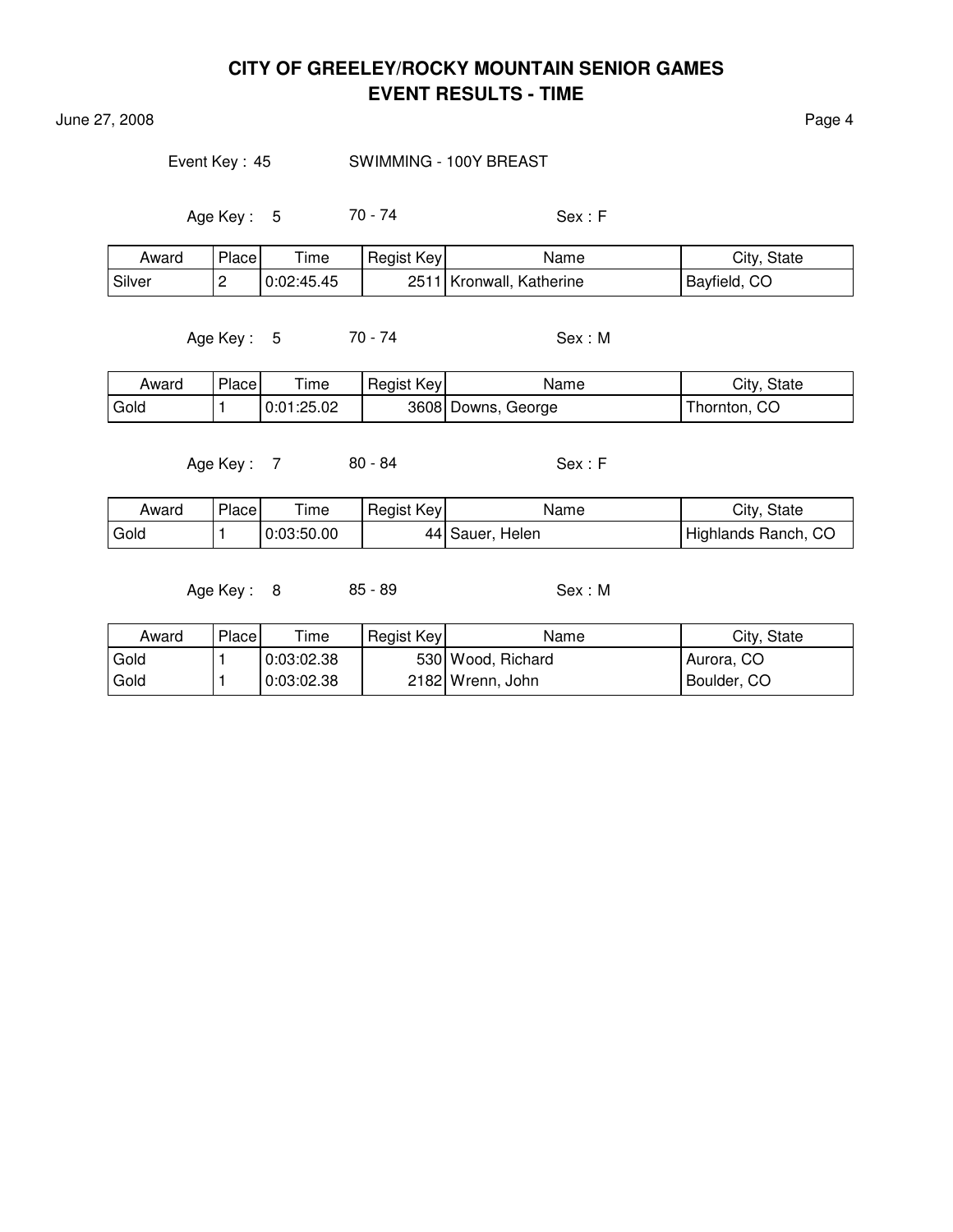June 27, 2008 **Page 5** 

#### Event Key: 46 SWIMMING - 100Y FLY

Age Key : 1 50 - 54 Sex : M

| Award | Place | ime        | Regist Key | Name                   | City, State      |
|-------|-------|------------|------------|------------------------|------------------|
| Gold  |       | 0:01:33.96 |            | 3595 Gimlin,<br>Dennis | -CO<br>' Pueblo, |

Age Key : 4 65 - 69 Sex : F

| Award | Place | ime        | Regist Key | Name             | City, State                     |
|-------|-------|------------|------------|------------------|---------------------------------|
| Gold  |       | 0:01:36.32 |            | 855 MARR, JACKIE | <b>NM</b><br><b>LOS ALAMOS,</b> |

Age Key : 5 70 - 74 Sex : F

| Award  | Place    | Time       | Regist Key | Name                     | City, State  |
|--------|----------|------------|------------|--------------------------|--------------|
| Gold   |          | 0:02:24.81 |            | 2511 Kronwall, Katherine | Bayfield, CO |
| Silver | <u>_</u> | 0:02:32.92 |            | 232 Smythe, Judith       | Boulder, CO  |

Age Key : 5 70 - 74 Sex : M

| Award | <b>Place</b> | Time       | Regist Key | Name               | City, State  |
|-------|--------------|------------|------------|--------------------|--------------|
| Gold  |              | 0:01:32.30 |            | 3608 Downs, George | Thornton, CO |

Age Key : 6 75 - 79 Sex : M

| Award  | Place | ime        | Regist Key | Name           | City, State |
|--------|-------|------------|------------|----------------|-------------|
| ' Gold |       | 0:03:08.44 |            | 78 Myers, John | Boulder, CO |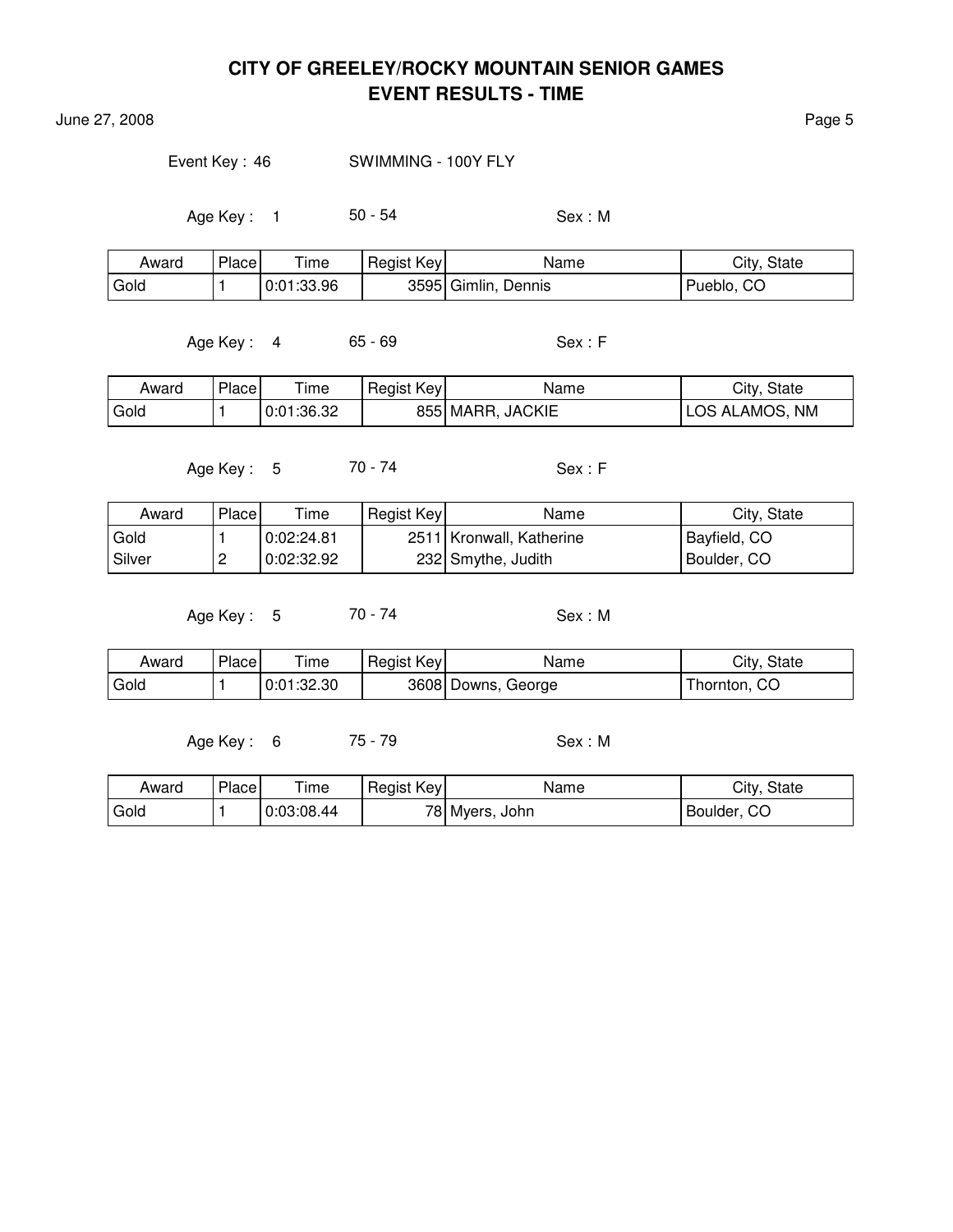June 27, 2008 Page 6

#### Event Key : 47 SWIMMING - 100Y FREE

Age Key : 1 50 - 54 Sex : F

| Award | Place | $T$ ime    | Regist Key | Name            | City, State    |
|-------|-------|------------|------------|-----------------|----------------|
| Gold  |       | 0:01:37.38 |            | 3549 Eoff, Mary | Broomfield, CO |

Age Key : 1 50 - 54 Sex : M

Award Place Time Regist Key Name Name City, State Gold  $\vert$  1  $\vert$  0:01:10.86  $\vert$  3595 Gimlin, Dennis Pueblo, CO Silver | 2 | 0:01:26.43 | 3637 McAdam, Thomas | Englewood, CO

Age Key : 2 55 - 59 Sex : F

Award Place Time Regist Key Name Name City, State Gold  $\vert$  1  $\vert$  0:01:31.94  $\vert$  3137 Merkel, Sharon Windsor, CO Silver | 2 | 0:01:33.91 | 3598 Plank, Julie | Ft. Collins, CO Bronze | 3 | 0:02:00.80 | 2051 | Sanner, Kathy | Loveland, CO

Age Key: 2 55 - 59 Sex: M

| Award             | Place | $\tau$ ime | Regist Key | Name              | City, State  |
|-------------------|-------|------------|------------|-------------------|--------------|
| <sup>'</sup> Gold |       | 0:01:03.00 |            | 2506 Glass, Craig | Monument, CO |

Age Key : 3 60 - 64 Sex : F

| Award    | Place | Time       | Regist Key | Name                   | City, State      |
|----------|-------|------------|------------|------------------------|------------------|
| Gold     |       | 0:01:17.75 |            | 2491 Schlingman, Susan | Fort Collins, CO |
| l Silver | ,     | 0:01:37.53 |            | 3492 Nimetz, Kathleen  | Windsor, CO      |
| Bronze   |       | 0:02:57.08 |            | 1952 Lee, Hennee       | Brighton, CO     |

Age Key : 3 60 - 64 Sex : M

| Award    | Place    | Time       | Regist Key | Name                  | City, State  |
|----------|----------|------------|------------|-----------------------|--------------|
| Gold     |          | 0.01:10.09 |            | 1521 Edwards, Morgan  | Parker, CO   |
| l Silver | <u>.</u> | 0:01:50.57 |            | 3628 Burkard, William | Longmont, CO |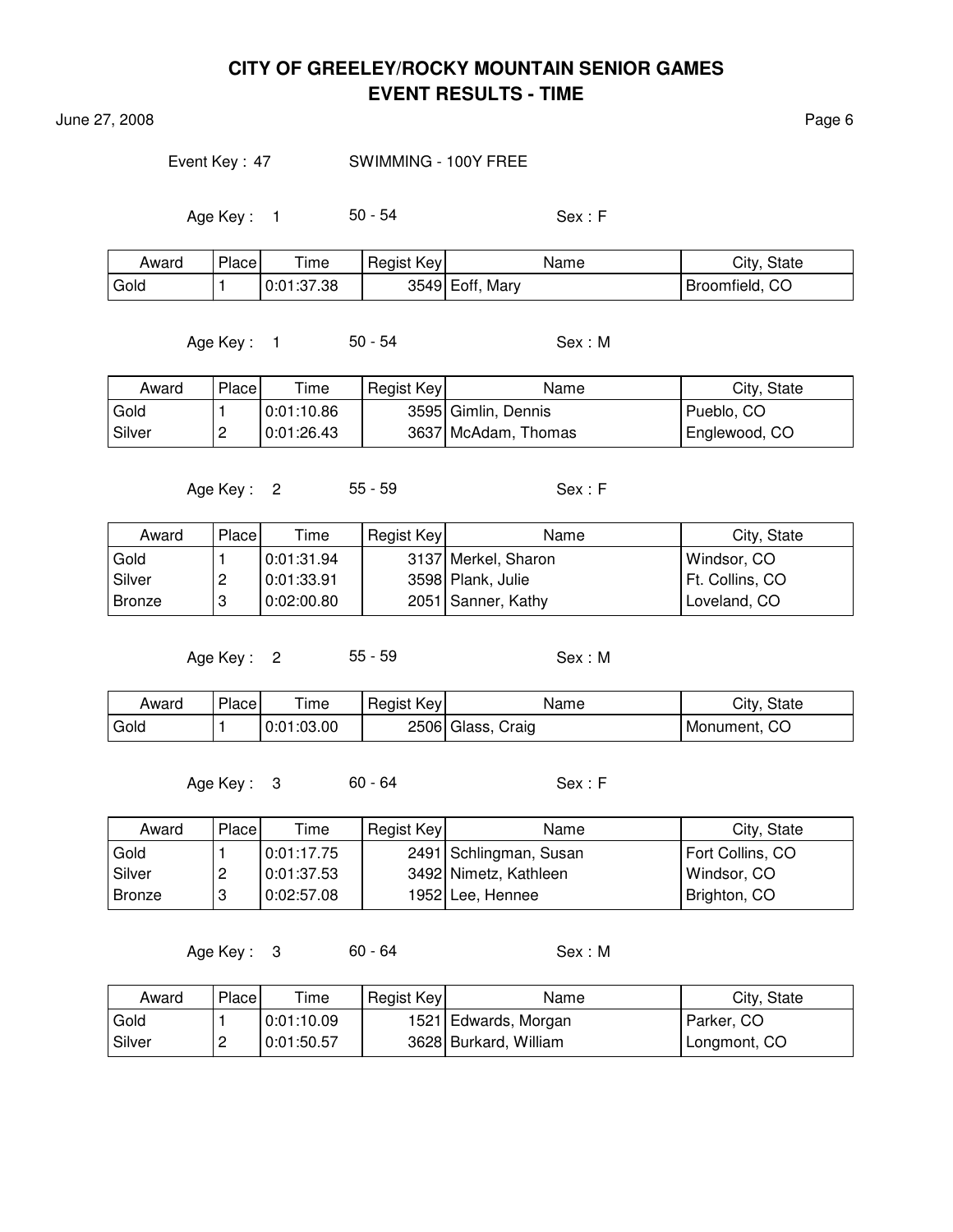June 27, 2008 **Page 7** 

#### Event Key: 47 SWIMMING - 100Y FREE

Age Key : 4 65 - 69 Sex : F

| Award         | Place | Time       | Regist Key | Name                | City, State      |
|---------------|-------|------------|------------|---------------------|------------------|
| Gold          |       | 0:01:16.17 |            | 855 MARR, JACKIE    | LOS ALAMOS, NM   |
| Silver        | 2     | 0:01:44.60 |            | 3113 Shonka, Carol  | Fort Collins, CO |
| <b>Bronze</b> | 3     | 0:02:05.64 |            | 1741 Hogan, Harriet | Canon City, CO   |
|               | 4     | 0:02:20.56 |            | 524 HARDEN, GAILE   | PRESCOTT, AZ     |

Age Key : 4 65 - 69 Sex : M

| Award         | Place | Time       | Regist Key | Name                | City, State     |
|---------------|-------|------------|------------|---------------------|-----------------|
| Gold          |       | 0:01:16.57 |            | 3552 Wall, Daniel   | Broomfield, CO  |
| Silver        |       | 0:01:21.15 |            | 1736 McGill, Donald | Westminster, CO |
| <b>Bronze</b> | 3     | 0:01:42.89 |            | 3112 Reynolds, Bing | Boulder, CO     |

Age Key: 5 70 - 74 Sex: F

| Award    | Place | Time       | Regist Key | Name                       | City, State      |
|----------|-------|------------|------------|----------------------------|------------------|
| Gold     |       | 0:01:48.29 |            | 513 Garwood, Kathy         | Fort Collins, CO |
| l Silver |       | 0:01:49.54 |            | 232 Smythe, Judith         | Boulder, CO      |
| Bronze   |       | 0:01:55.81 |            | 2511   Kronwall, Katherine | Bayfield, CO     |

Age Key : 5 70 - 74 Sex : M

| Award | Place | $T$ ime    | Regist Key | Name                         | City, State          |
|-------|-------|------------|------------|------------------------------|----------------------|
| Gold  |       | 0:01:13.01 |            | 2154 Murray, William (Bruce) | Colorado Springs, CO |

Age Key : 6 75 - 79 Sex : F

| Award | Place | ime        | Regist Key | Name              | City, State         |
|-------|-------|------------|------------|-------------------|---------------------|
| Gold  |       | 0:02:02.23 |            | 8 Hertzberg, Ruth | Copper Mountain, CO |

Age Key : 6 75 - 79 Sex : M

| Award         | Place | Time       | Regist Key | Name                  | City, State         |
|---------------|-------|------------|------------|-----------------------|---------------------|
| Gold          |       | 0:01:27.94 |            | 2425 Clegern, Wayne   | Fort Collins, CO    |
| Silver        | ∼     | 0:01:46.84 |            | 3573 Rodgers, William | Loveland, CO        |
| <b>Bronze</b> | U     | 0:02:37.77 |            | 605 Hertzberg, Martin | Copper Mountain, CO |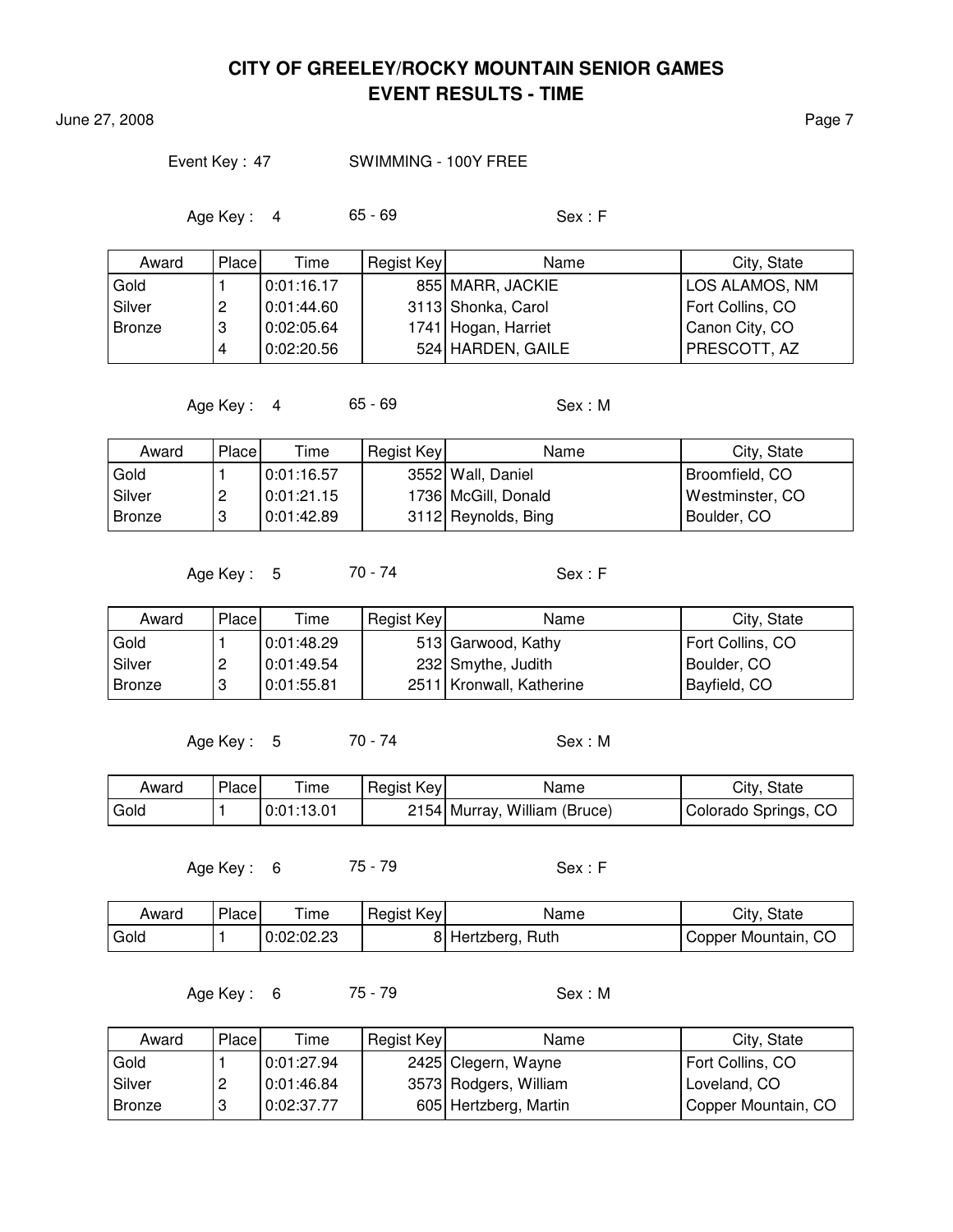June 27, 2008 Page 8

### Event Key: 47 SWIMMING - 100Y FREE

Age Key : 7 80 - 84 Sex : F

| Award         | Place    | Time       | Regist Key | Name               | City, State          |
|---------------|----------|------------|------------|--------------------|----------------------|
| Gold          |          | 0:02:07.38 |            | 147 Kouris, Joanne | Denver, CO           |
| Silver        | <u>_</u> | 0:02:54.86 |            | 44 Sauer, Helen    | Highlands Ranch, CO  |
| <b>Bronze</b> | 3        | 0:03:23.44 |            | 454 Gatza, Willie  | Colorado Springs, CO |

Age Key : 7 80 - 84 Sex : M

| Award    | <b>Place</b> | Time       | Regist Key | Name                  | City, State      |
|----------|--------------|------------|------------|-----------------------|------------------|
| Gold     |              | 0:01:57.14 |            | 315 Lindberg, Willard | Fort Collins, CO |
| l Silver | <u>_</u>     | 0:02:36.79 |            | 2578 Goodrich, John   | Fort Collins, CO |

Age Key: 8 85 - 89 Sex: M

| Award | Place <sub>1</sub> | Time       | Regist Key | Name              | City, State |
|-------|--------------------|------------|------------|-------------------|-------------|
| Gold  |                    | 0:02:52.18 |            | 530 Wood, Richard | Aurora, CO  |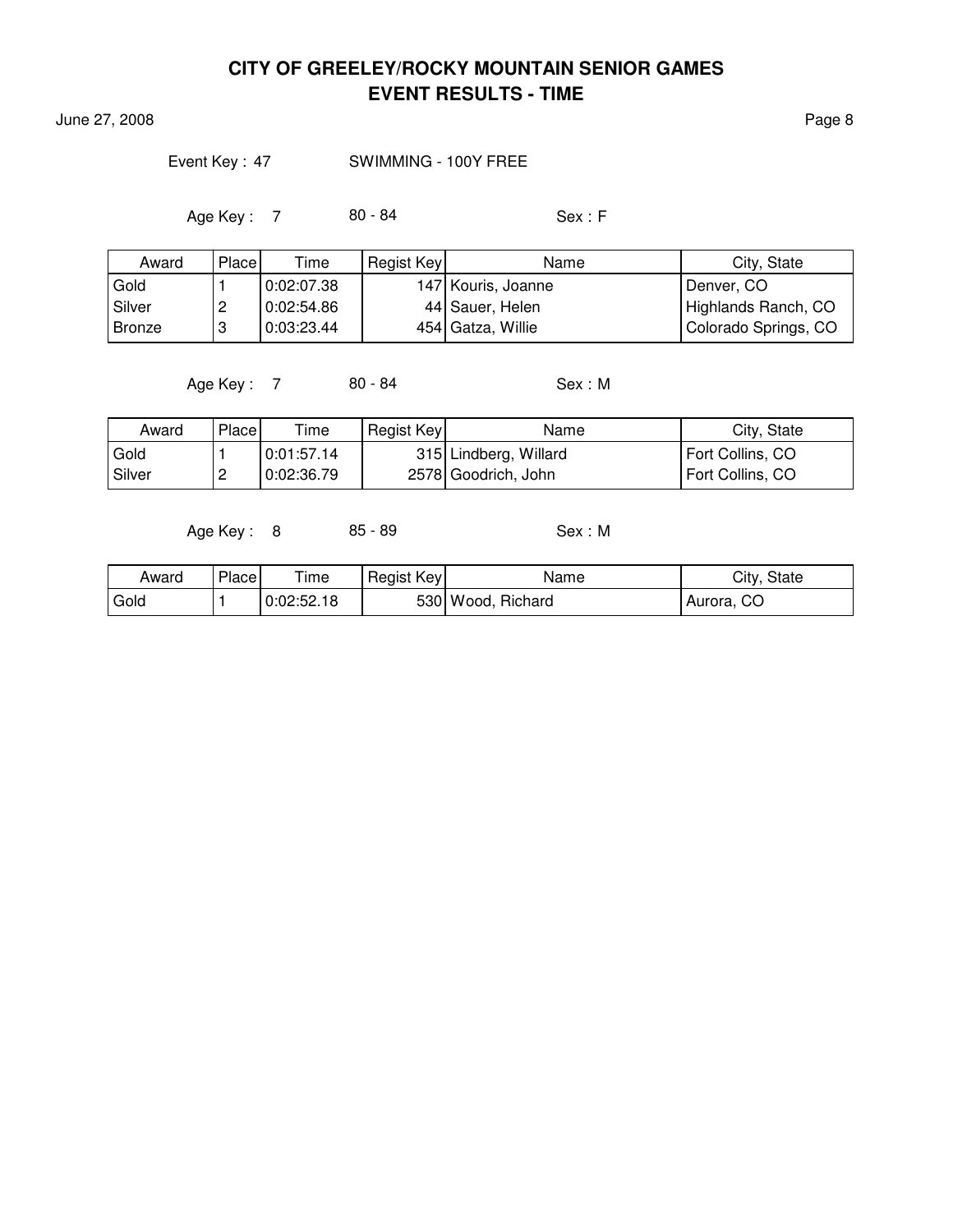June 27, 2008 Page 9

Event Key : 59 SWIMMING - 100 IM

Age Key: 1 50 - 54 Sex: M

| Award  | Place    | Time       | Regist Key | Name                | City, State   |
|--------|----------|------------|------------|---------------------|---------------|
| Gold   |          | 0:01:17.40 |            | 3595 Gimlin, Dennis | Pueblo, CO    |
| Silver | <u>_</u> | 0:01:27.07 |            | 3637 McAdam, Thomas | Englewood, CO |

Age Key : 3 60 - 64 Sex : F

| Award | Place | Time       | Regist Key | Name                   | City, State      |
|-------|-------|------------|------------|------------------------|------------------|
| Gold  |       | 0.01:35.17 |            | 2491 Schlingman, Susan | Fort Collins, CO |

Age Key: 3 60 - 64 Sex: M

Award Place Time Regist Key Name Name City, State Gold  $\vert$  1  $\vert$  0:01:39.58  $\vert$  2633 Kreidler, Lee  $\vert$  Grand Junction, CO

Age Key : 4 65 - 69 Sex : F

| Award    | Placel | Time       | Regist Key | Name                   | City, State      |
|----------|--------|------------|------------|------------------------|------------------|
| Gold     |        | 0:01:28.96 |            | 855 MARR, JACKIE       | LOS ALAMOS, NM   |
| l Silver | ,      | 0:01:55.99 |            | 3113 Shonka, Carol     | Fort Collins, CO |
| Bronze   |        | 0.01:57.89 |            | 1782 Dickey, Mary Jean | Fort Collins, CO |

Age Key: 4 65 - 69 Sex: M

Award Place Time Regist Key Name Name City, State Gold  $\vert$  1  $\vert$  0:01:24.89  $\vert$  3581 Chambers, Thomas  $\vert$  Littleton, CO Silver |2 | 0:01:40.31 | 1736 | McGill, Donald | Westminster, CO

Age Key : 5 70 - 74 Sex : F

| Award | Place | ime        | Regist Key | Name                | City.<br>State    |
|-------|-------|------------|------------|---------------------|-------------------|
| Gold  |       | 0:02:25.80 | 2511       | Kronwall, Katherine | -CO<br>'Bayfield, |

Age Key : 6 75 - 79 Sex : F

| Award | Place | Time       | Regist Key | Name              | City, State         |
|-------|-------|------------|------------|-------------------|---------------------|
| Gold  |       | 0:02:58.41 |            | 8 Hertzberg, Ruth | Copper Mountain, CO |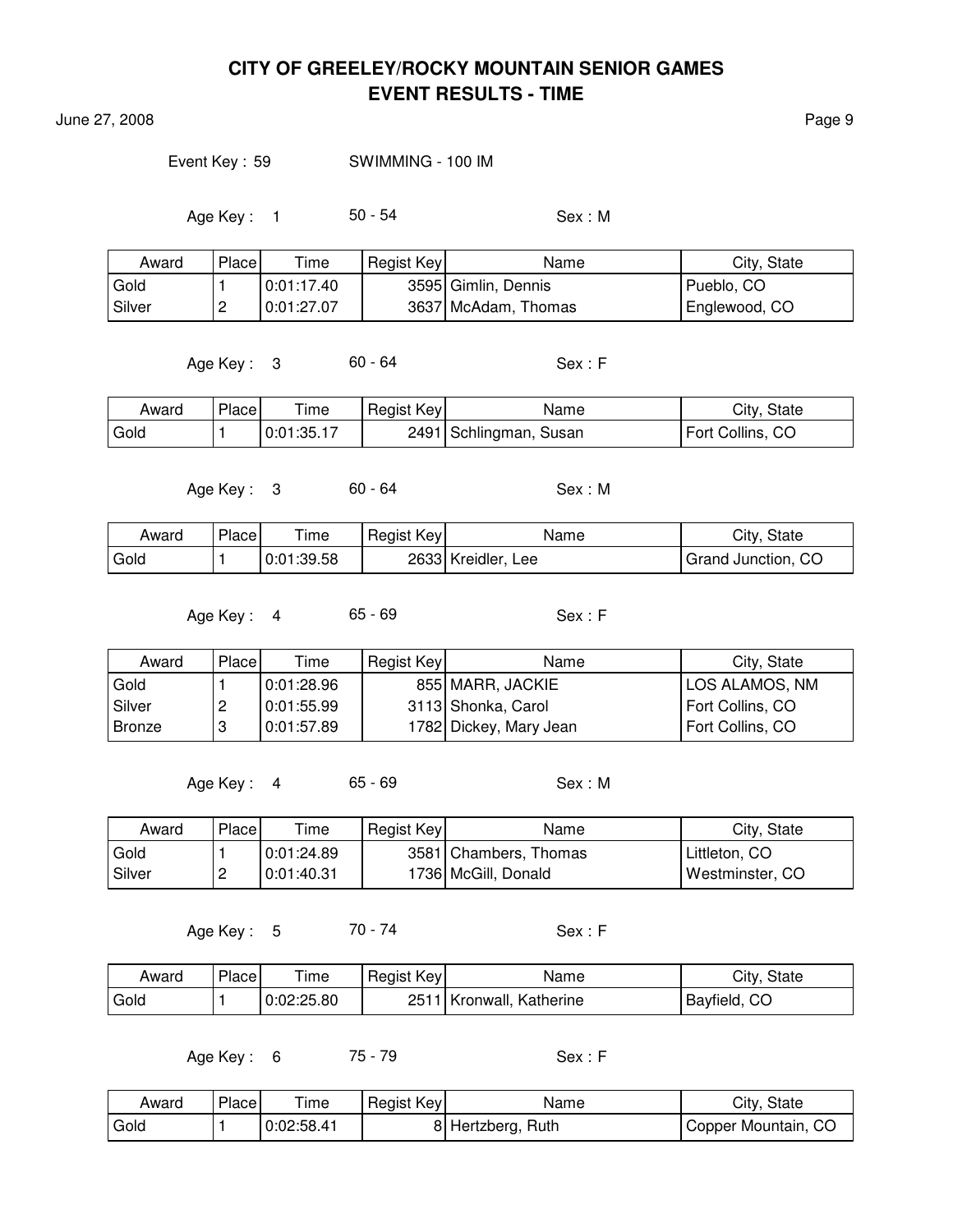June 27, 2008 **Page 10** 

Event Key : 59 SWIMMING - 100 IM

Age Key : 7 80 - 84 Sex : F

| Award         | Place | Time       | Regist Key | Name               | City, State          |
|---------------|-------|------------|------------|--------------------|----------------------|
| Gold          |       | 0:02:47.97 |            | 147 Kouris, Joanne | Denver, CO           |
| Silver        | ∼     | 0:03:28.56 |            | 44 Sauer, Helen    | Highlands Ranch, CO  |
| <b>Bronze</b> | ີ     | 0:04:46.86 |            | 454 Gatza, Willie  | Colorado Springs, CO |

Age Key : 8 85 - 89 Sex : M

| Award         | Place    | Time         | Regist Key | Name              | City, State |
|---------------|----------|--------------|------------|-------------------|-------------|
| Gold          |          | l 0:02:46.17 |            | 2182 Wrenn, John  | Boulder, CO |
| Silver        | <u>.</u> | 0:02:59.51   |            | 1212 Bell, Thomas | Denver, CO  |
| <b>Bronze</b> |          | 0:03:14.55   |            | 530 Wood, Richard | Aurora, CO  |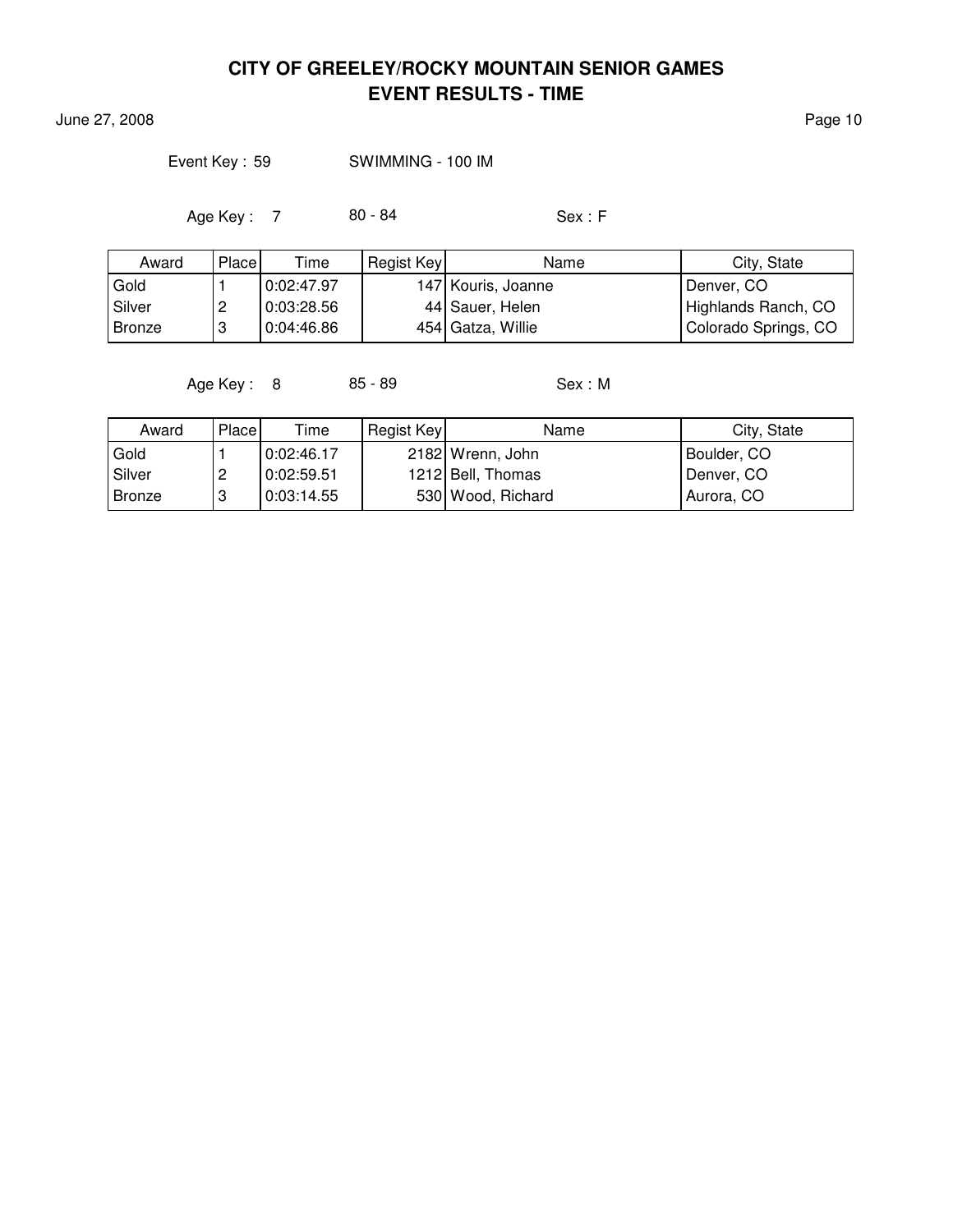June 27, 2008 **Page 1** 

Event Key: 48 SWIMMING - 200Y BACK

Age Key : 1 50 - 54 Sex : F

| Award | Place | $T$ ime    | Regist Key | Name            | City, State    |
|-------|-------|------------|------------|-----------------|----------------|
| Gold  |       | 0.04:13.30 |            | 3549 Eoff, Mary | Broomfield, CO |

Age Key : 1 50 - 54 Sex : M

| Award | Place | Time       | Regist Key | Name                | City, State |
|-------|-------|------------|------------|---------------------|-------------|
| Gold  |       | 0:02:55.80 |            | 3595 Gimlin, Dennis | Pueblo, CO  |

Age Key : 2 55 - 59 Sex : F

| Award | Place | Time       | Regist Key | Name                | City, State |
|-------|-------|------------|------------|---------------------|-------------|
| Gold  |       | 0:03:52.47 |            | 3137 Merkel, Sharon | Windsor, CO |

Age Key: 2 55 - 59 Sex: M

| Award | Place | --<br>ime  | Regist Key | Name               | City, State  |
|-------|-------|------------|------------|--------------------|--------------|
| Gold  |       | 0:03:43.30 |            | 105 Basanez, Craig | Lakewood, CO |

Age Key: 3 60 - 64 Sex: M

| Award | Place | Time       | Regist Key | Name              | City, State |
|-------|-------|------------|------------|-------------------|-------------|
| Gold  |       | 0:02:38.35 |            | 3550 Carney, Kent | Golden, CO  |

Age Key : 4 65 - 69 Sex : F

| Award    | Place | Time         | Regist Key | Name                | City, State    |
|----------|-------|--------------|------------|---------------------|----------------|
| Gold     |       | ' 0:03:11.25 |            | 855 MARR, JACKIE    | LOS ALAMOS, NM |
| l Silver | ▃     | 0:04:58.79   |            | 1741 Hogan, Harriet | Canon City, CO |

Age Key : 4 65 - 69 Sex : M

| Award             | Place | $T$ ime    | Regist Key | Name                   | City, State |
|-------------------|-------|------------|------------|------------------------|-------------|
| <sup>I</sup> Gold |       | 0:03:58.70 |            | Bing<br>3112 Reynolds, | Boulder, CO |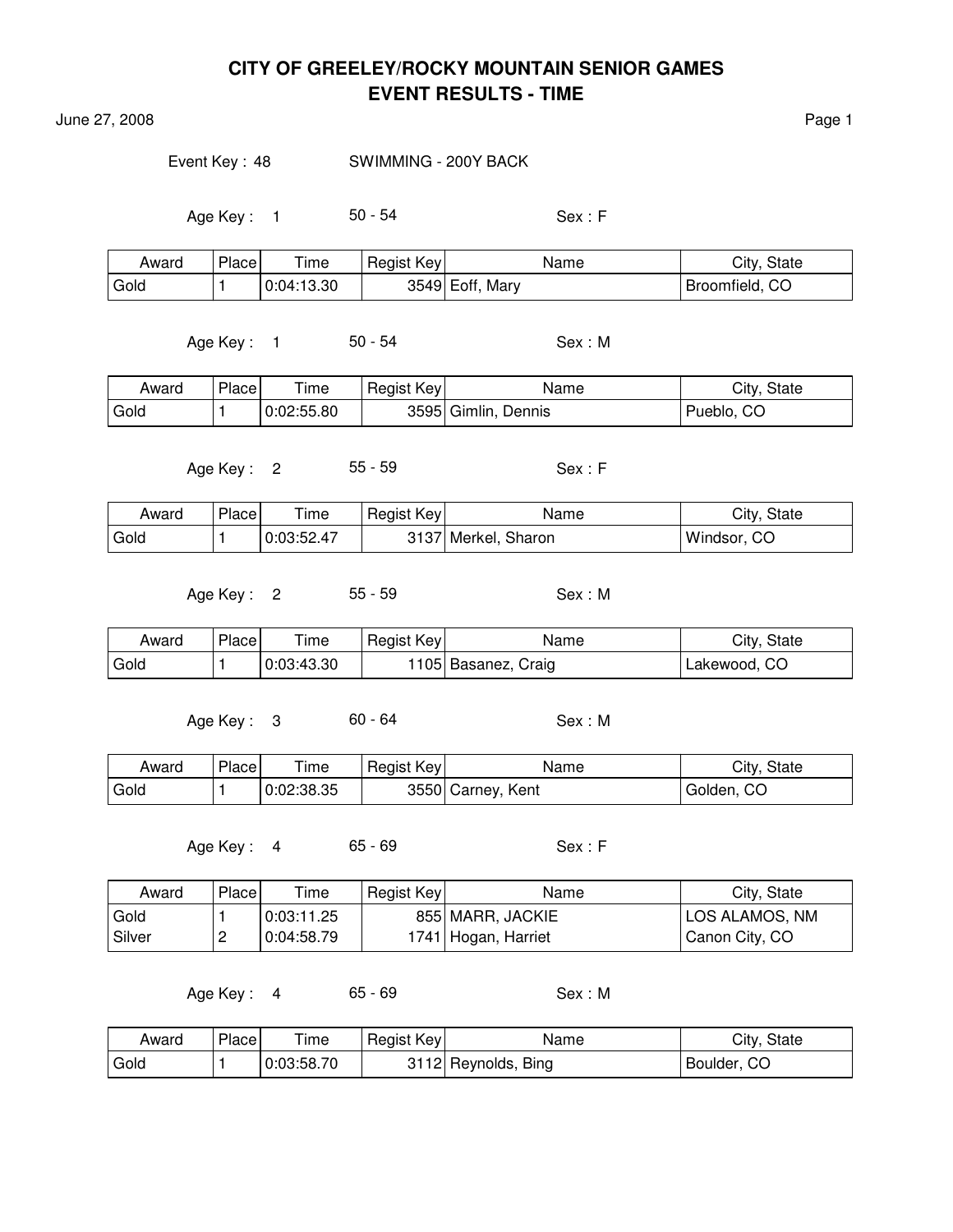June 27, 2008 Page 2

Event Key : 48 SWIMMING - 200Y BACK

Age Key : 5 70 - 74 Sex : F

| Award | Place | Time       | Regist Key | Name                       | City, State  |
|-------|-------|------------|------------|----------------------------|--------------|
| Gold  |       | 0:05:32.37 |            | 2511   Kronwall, Katherine | Bayfield, CO |

Age Key : 5 70 - 74 Sex : M

| Award | Place | ime        | Regist Key | Name                         | City, State          |
|-------|-------|------------|------------|------------------------------|----------------------|
| Gold  |       | 0:03:15.61 |            | 2154 Murray, William (Bruce) | Colorado Springs, CO |

Age Key : 6 75 - 79 Sex : M

| Award | <b>Place</b> | Time       | Regist Key | Name                | City, State      |
|-------|--------------|------------|------------|---------------------|------------------|
| Gold  |              | 0:03:54.60 |            | 2425 Clegern, Wayne | Fort Collins, CO |

Age Key : 7 80 - 84 Sex : F

| Award    | Place | Time       | Regist Key | Name               | City, State          |
|----------|-------|------------|------------|--------------------|----------------------|
| Gold     |       | 0:05:49.62 |            | 147 Kouris, Joanne | Denver, CO           |
| l Silver |       | 0:06:26.20 |            | 44 Sauer, Helen    | Highlands Ranch, CO  |
| Bronze   | u     | 0:07:46.88 |            | 454 Gatza, Willie  | Colorado Springs, CO |

Age Key: 8 85 - 89 Sex: M

| Award  | Place    | Time       | Regist Key | Name              | City, State |
|--------|----------|------------|------------|-------------------|-------------|
| Gold   |          | 0:05:10.22 |            | 2182 Wrenn, John  | Boulder, CO |
| Silver | <u>_</u> | 0:06:11.85 |            | 530 Wood, Richard | Aurora, CO  |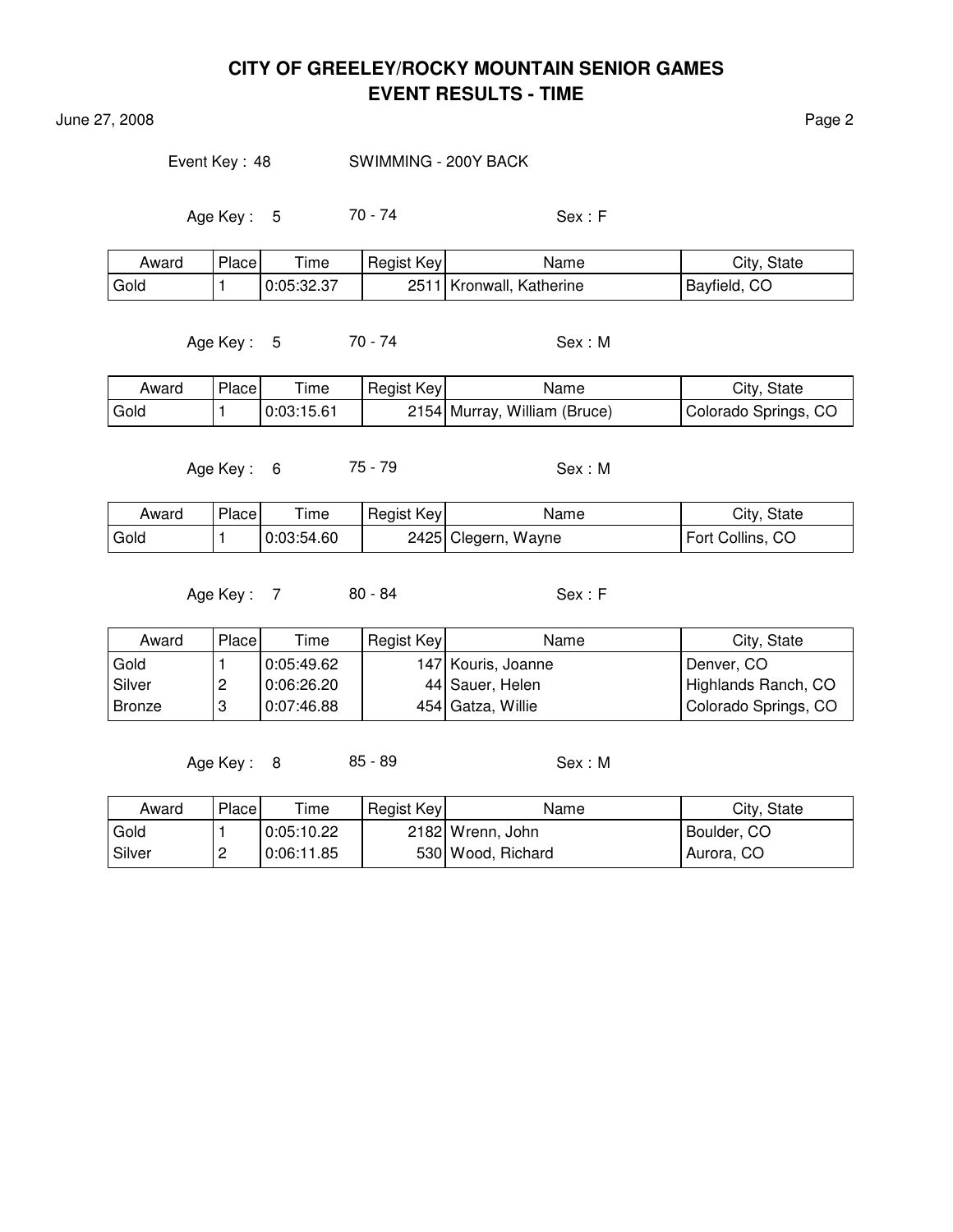June 27, 2008 Page 3

#### Event Key : 49 SWIMMING - 200Y FREE

Age Key : 1 50 - 54 Sex : F

| Award  | Place    | Time       | Regist Key | Name                | City, State    |
|--------|----------|------------|------------|---------------------|----------------|
| Gold   |          | 0.03.32.85 |            | 3549 Eoff, Mary     | Broomfield, CO |
| Silver | <u>_</u> | 0.04:06.31 |            | 2223 Freese, Hellen | Greeley, CO    |

Age Key : 1 50 - 54 Sex : M

| Award | Place | Time       | Regist Key | Name                | City, State |
|-------|-------|------------|------------|---------------------|-------------|
| Gold  |       | 0:02:44.05 |            | 3595 Gimlin, Dennis | Pueblo, CO  |

Age Key: 2 55 - 59 Sex: M

| Award | Place | ime        | Regist Key | Name              | City, State  |
|-------|-------|------------|------------|-------------------|--------------|
| Gold  |       | 0:02:18.72 |            | 2506 Glass, Craig | Monument, CO |

Age Key : 3 60 - 64 Sex : F

| Award  | Place    | Time       | Regist Key | Name                   | City, State      |
|--------|----------|------------|------------|------------------------|------------------|
| Gold   |          | 0:03:00.52 |            | 2491 Schlingman, Susan | Fort Collins, CO |
| Silver | <u>_</u> | 0:05:45.41 |            | 1952 Lee, Hennee       | Brighton, CO     |

Age Key: 3 60 - 64 Sex: M

| Award    | Place    | Time       | Regist Key | Name                  | City, State  |
|----------|----------|------------|------------|-----------------------|--------------|
| Gold     |          | 0:02:54.99 |            | 1521 Edwards, Morgan  | Parker, CO   |
| l Silver | <u>_</u> | 0.04:06.32 |            | 3628 Burkard, William | Longmont, CO |

Age Key: 4 65 - 69 Sex: F

| Award    | Place | Time       | Regist Key | Name               | City, State      |
|----------|-------|------------|------------|--------------------|------------------|
| Gold     |       | 0:02:41.48 |            | 855 MARR, JACKIE   | LOS ALAMOS, NM   |
| l Silver | ←     | 0:04:28.98 |            | 3113 Shonka, Carol | Fort Collins, CO |
| l Bronze |       | 0:05:06.98 |            | 524 HARDEN, GAILE  | PRESCOTT, AZ     |

Age Key : 4 65 - 69 Sex : M

| Award | Place | $T$ ime    | Regist Key | Name                | City, State     |
|-------|-------|------------|------------|---------------------|-----------------|
| Gold  |       | 0:03:03.95 |            | 1736 McGill, Donald | Westminster, CO |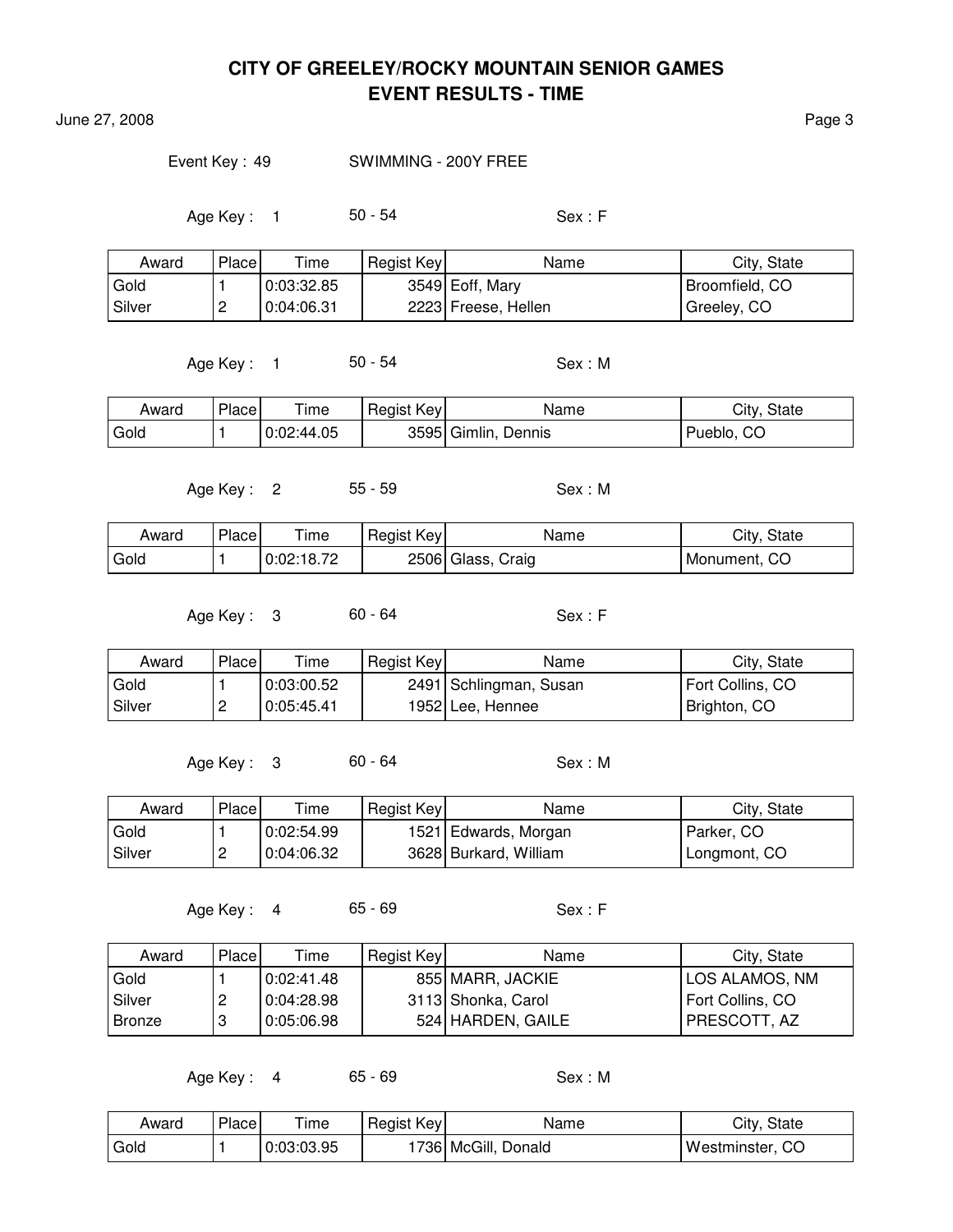June 27, 2008 **Page 4** 

Event Key : 49 SWIMMING - 200Y FREE

Age Key: 4 65 - 69 Sex: M

| Award    | Place <sub>1</sub> | Time       | Regist Key | Name                | City, State |
|----------|--------------------|------------|------------|---------------------|-------------|
| l Silver |                    | 0:03:50.38 |            | 3112 Reynolds, Bing | Boulder, CO |

Age Key : 5 70 - 74 Sex : F

Award Place Time Regist Key Name Name City, State Gold  $\vert$  1  $\vert$  0:04:05.51 232 Smythe, Judith Boulder, CO Silver | 2 | 0:04:46.91 | 2511 | Kronwall, Katherine | Bayfield, CO

Age Key : 5 70 - 74 Sex : M

Award Place Time Regist Key Name Name City, State Gold  $\vert$  1  $\vert$  0:02:41.42  $\vert$  2154 Murray, William (Bruce) Colorado Springs, CO

Age Key : 6 75 - 79 Sex : F

| Award | Place | Time       | Regist Key | Name              | City, State         |
|-------|-------|------------|------------|-------------------|---------------------|
| Gold  |       | 0:04:36.17 |            | 8 Hertzberg, Ruth | Copper Mountain, CO |

Age Key: 6 75 - 79 Sex: M

| Award  | Place  | Time       | Regist Key | Name                  | City, State      |
|--------|--------|------------|------------|-----------------------|------------------|
| Gold   |        | 0:03:19.57 |            | 2425 Clegern, Wayne   | Fort Collins, CO |
| Silver | റ<br>ے | 0.04:08.56 |            | 3573 Rodgers, William | Loveland, CO     |
| Bronze | റ<br>د | 0:04:22.74 |            | 78 Myers, John        | Boulder, CO      |
|        | 4      | 0:04:52.00 |            | 1219 Biedermann, Eric | Fort Collins, CO |

Age Key : 7 80 - 84 Sex : F

| Award         | Place  | Time       | Regist Key | Name               | City, State          |
|---------------|--------|------------|------------|--------------------|----------------------|
| Gold          |        | 0:04:16.37 |            | 147 Kouris, Joanne | Denver, CO           |
| Silver        | റ<br>∼ | 0:06:05.18 |            | 44 Sauer, Helen    | Highlands Ranch, CO  |
| <b>Bronze</b> | 3      | 0:06:13.66 |            | 29 Olen, Marilyn   | Denver, CO           |
|               |        | 0:07:13.25 |            | 454 Gatza, Willie  | Colorado Springs, CO |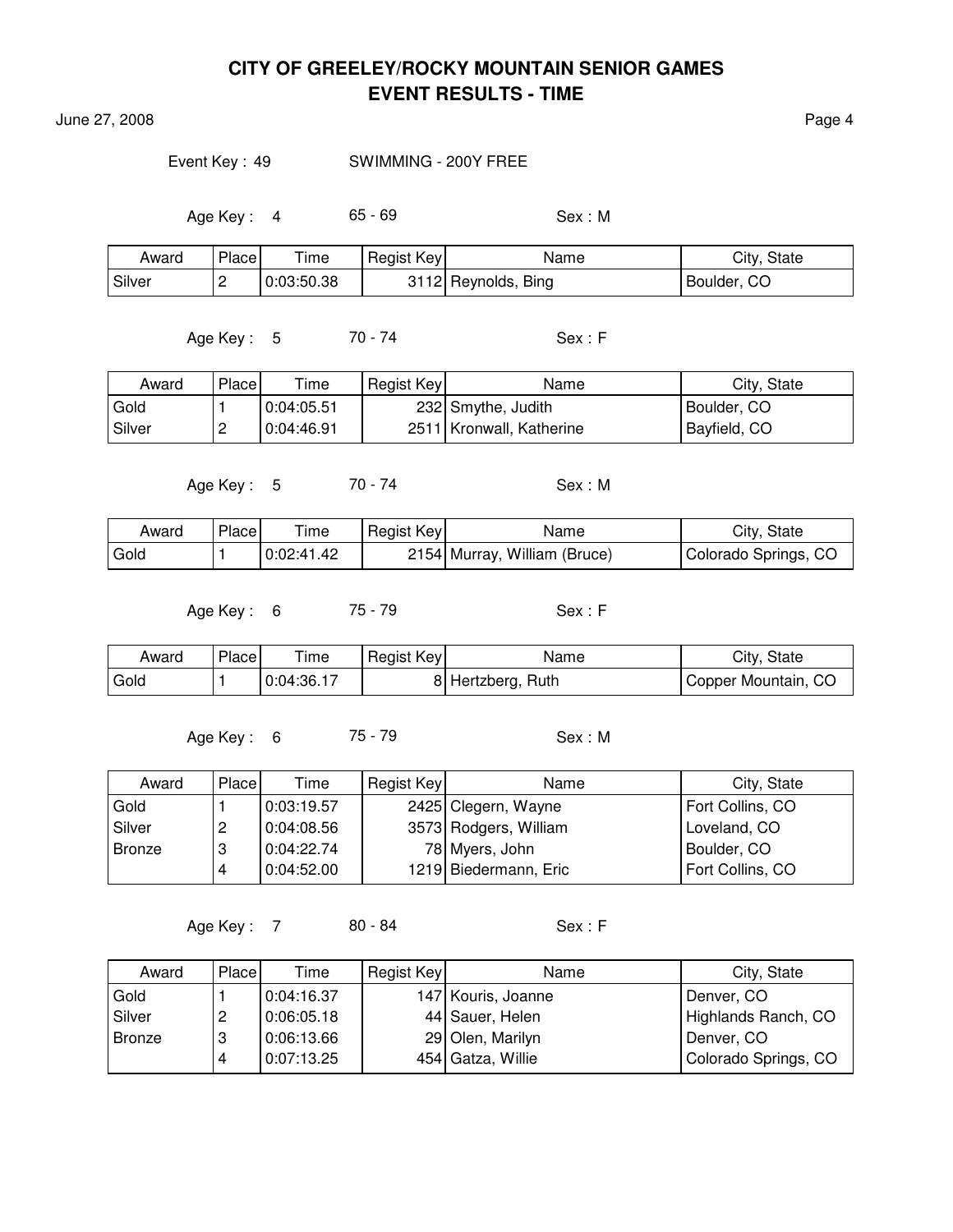**June 27, 2008** Page 5

Event Key : 49 SWIMMING - 200Y FREE

Age Key : 7 80 - 84 Sex : M

| Award    | Place | Time       | Regist Key | Name                  | City, State      |
|----------|-------|------------|------------|-----------------------|------------------|
| Gold     |       | 0:04:28.61 |            | 315 Lindberg, Willard | Fort Collins, CO |
| l Silver | ∼     | 0:05:43.66 |            | 2578 Goodrich, John   | Fort Collins, CO |

Age Key : 8 85 - 89 Sex : M

| Award    | Place    | Time       | Regist Key | Name              | City, State |
|----------|----------|------------|------------|-------------------|-------------|
| Gold     |          | 0:04:19.74 |            | 2182 Wrenn, John  | Boulder, CO |
| l Silver | <u>_</u> | 0:06:11.21 |            | 530 Wood, Richard | Aurora, CO  |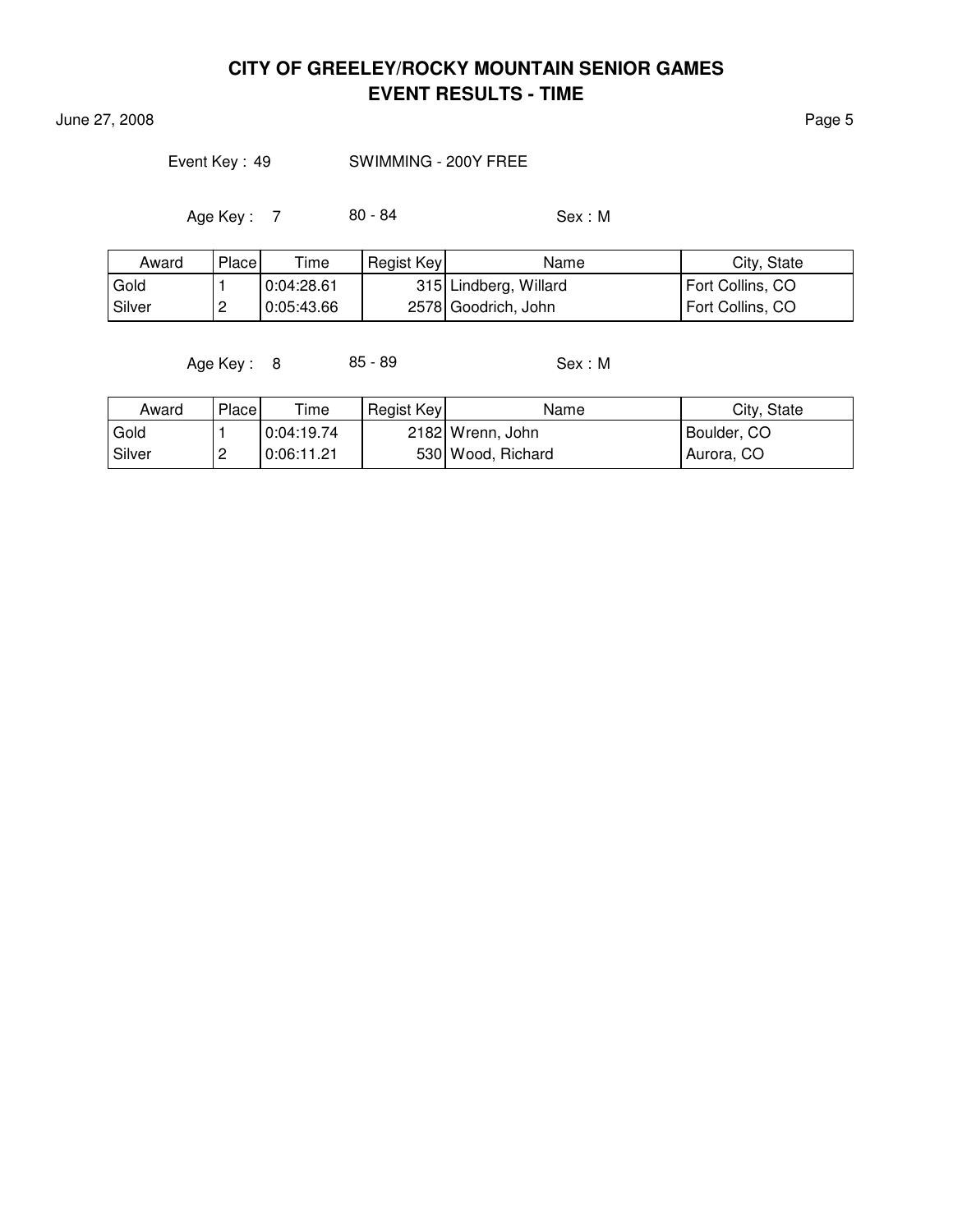June 27, 2008 Page 6

Event Key : 50 SWIMMING - 200Y IM

Age Key : 3 60 - 64 Sex : F

| Award | Place | Time       | Regist Key | Name                   | City, State      |
|-------|-------|------------|------------|------------------------|------------------|
| Gold  |       | 0:03:30.54 |            | 2491 Schlingman, Susan | Fort Collins, CO |

Age Key : 3 60 - 64 Sex : M

| Award | Place | --<br>ime  | Regist Key | Name              | City, State |
|-------|-------|------------|------------|-------------------|-------------|
| Gold  |       | 0:02:40.06 |            | 3550 Carney, Kent | Golden, CO  |

Age Key : 4 65 - 69 Sex : F

| Award | Place, | ime        | Regist Key | Name             | City, State    |
|-------|--------|------------|------------|------------------|----------------|
| Gold  |        | 0:03:10.31 |            | 855 MARR, JACKIE | LOS ALAMOS, NM |

Age Key : 5 70 - 74 Sex : F

| Award    | Place    | Time       | Regist Key | Name                       | City, State  |
|----------|----------|------------|------------|----------------------------|--------------|
| Gold     |          | 0:04:44.25 |            | 232 Smythe, Judith         | Boulder, CO  |
| l Silver | <u>.</u> | 0:05:10.82 |            | 2511   Kronwall, Katherine | Bayfield, CO |

Age Key : 6 75 - 79 Sex : F

| Award             | Place | ime        | Regist Key | Name            | City, State         |
|-------------------|-------|------------|------------|-----------------|---------------------|
| <sup>l</sup> Gold |       | 0:06:30.50 | ΟI         | Hertzberg, Ruth | Copper Mountain, CO |

Age Key : 6 75 - 79 Sex : M

| Award | Place | ime        | Regist Key | Name           | City, State |
|-------|-------|------------|------------|----------------|-------------|
| Gold  |       | 0:05:22.25 |            | 78 Myers, John | Boulder, CO |

Age Key: 8 85 - 89 Sex: M

| Award  | Place | ime        | Regist Key | Name              | City, State |
|--------|-------|------------|------------|-------------------|-------------|
| ' Gold |       | 0:07:01.44 |            | 530 Wood, Richard | Aurora, CO  |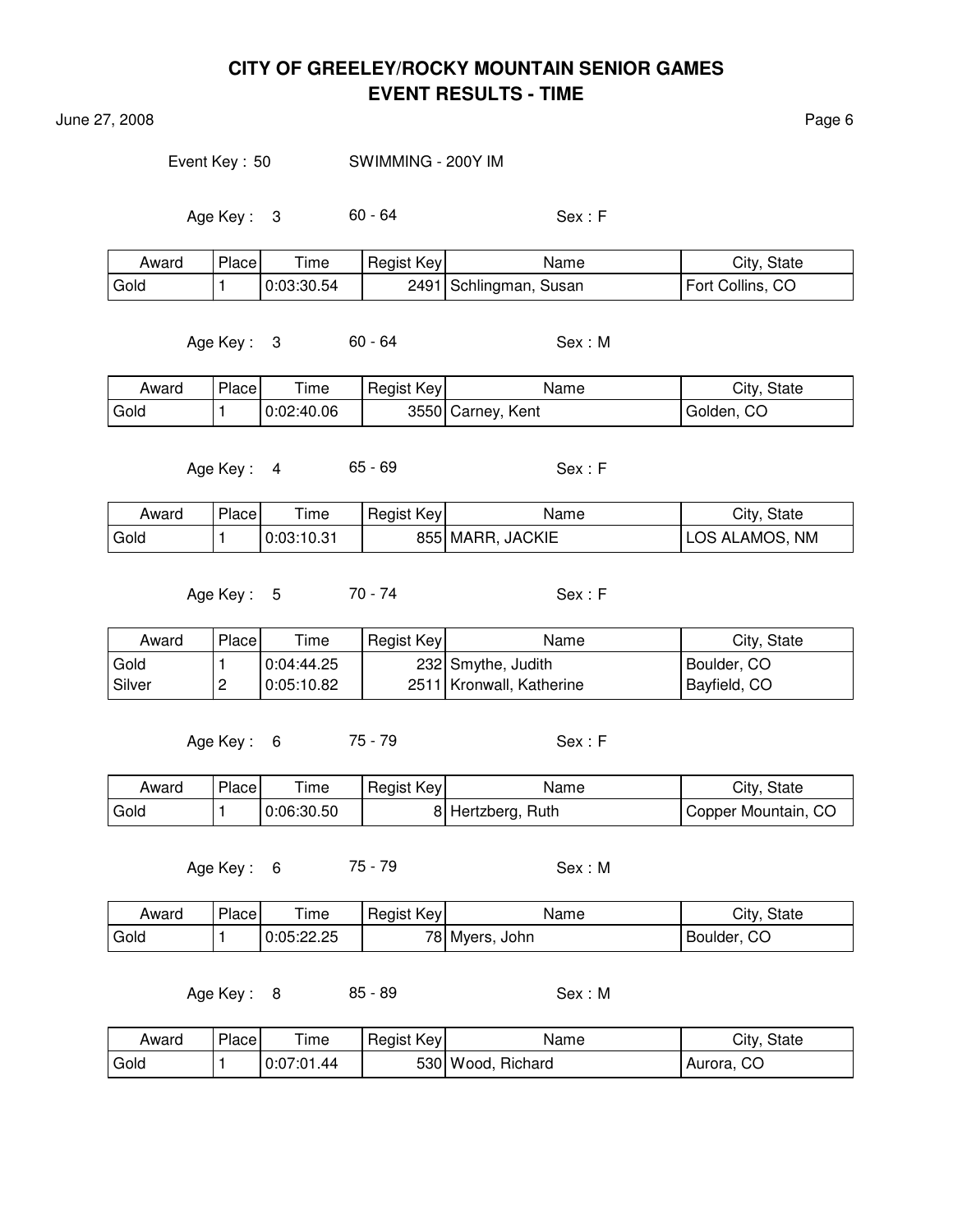June 27, 2008 Page 7

#### Event Key: 60 SWIMMING - 200Y BREASTSTROKE

Age Key: 1 50 - 54 Sex: M

| Award    | Place    | Time       | Regist Key | Name                | City, State   |
|----------|----------|------------|------------|---------------------|---------------|
| Gold     |          | 0:03:18.45 |            | 3595 Gimlin, Dennis | Pueblo, CO    |
| l Silver | <u>_</u> | 0:03:34.47 |            | 3637 McAdam, Thomas | Englewood, CO |

Age Key : 3 60 - 64 Sex : F

| Award | Place | ime        | Regist Key | Name                  | City, State |
|-------|-------|------------|------------|-----------------------|-------------|
| Gold  |       | 0:04:07.88 |            | 3492 Nimetz, Kathleen | Windsor, CO |

Age Key: 3 60 - 64 Sex: M

Award Place Time Regist Key Name Name City, State Gold  $\vert$  1  $\vert$  0:02:49.89  $\vert$  3550 Carney, Kent  $\vert$  Golden, CO Silver | 2 | 0:03:56.58 | 1521 Edwards, Morgan | Parker, CO Bronze | 3 | 0:04:32.99 | 2427 Francis, Peter | Denver, CO

Age Key : 4 65 - 69 Sex : F

| Award  | Place    | $\tau$ ime | Regist Key | Name                | City, State    |
|--------|----------|------------|------------|---------------------|----------------|
| Gold   |          | 0:03:38.05 |            | 855 MARR, JACKIE    | LOS ALAMOS, NM |
| Silver | <u>_</u> | 0:06:55.44 |            | 1741 Hogan, Harriet | Canon City, CO |

Age Key : 5 70 - 74 Sex : F

| Award | Place | ime        | Regist Key | Name                     | City, State  |
|-------|-------|------------|------------|--------------------------|--------------|
| Gold  |       | 0:06:20.12 |            | 2511 Kronwall, Katherine | Bayfield, CO |

Age Key : 5 70 - 74 Sex : M

| Award | Place | Time       | Regist Key | Name               | City, State  |
|-------|-------|------------|------------|--------------------|--------------|
| Gold  |       | 0:03:23.81 |            | 3608 Downs, George | Thornton, CO |

Age Key : 6 75 - 79 Sex : M

| Award | Place | ime        | Regist Key <sup>1</sup> | Name           | City<br>State       |
|-------|-------|------------|-------------------------|----------------|---------------------|
| Gold  |       | 0:05:32.09 |                         | 78 Myers, John | ⌒⌒<br>Boulder,<br>w |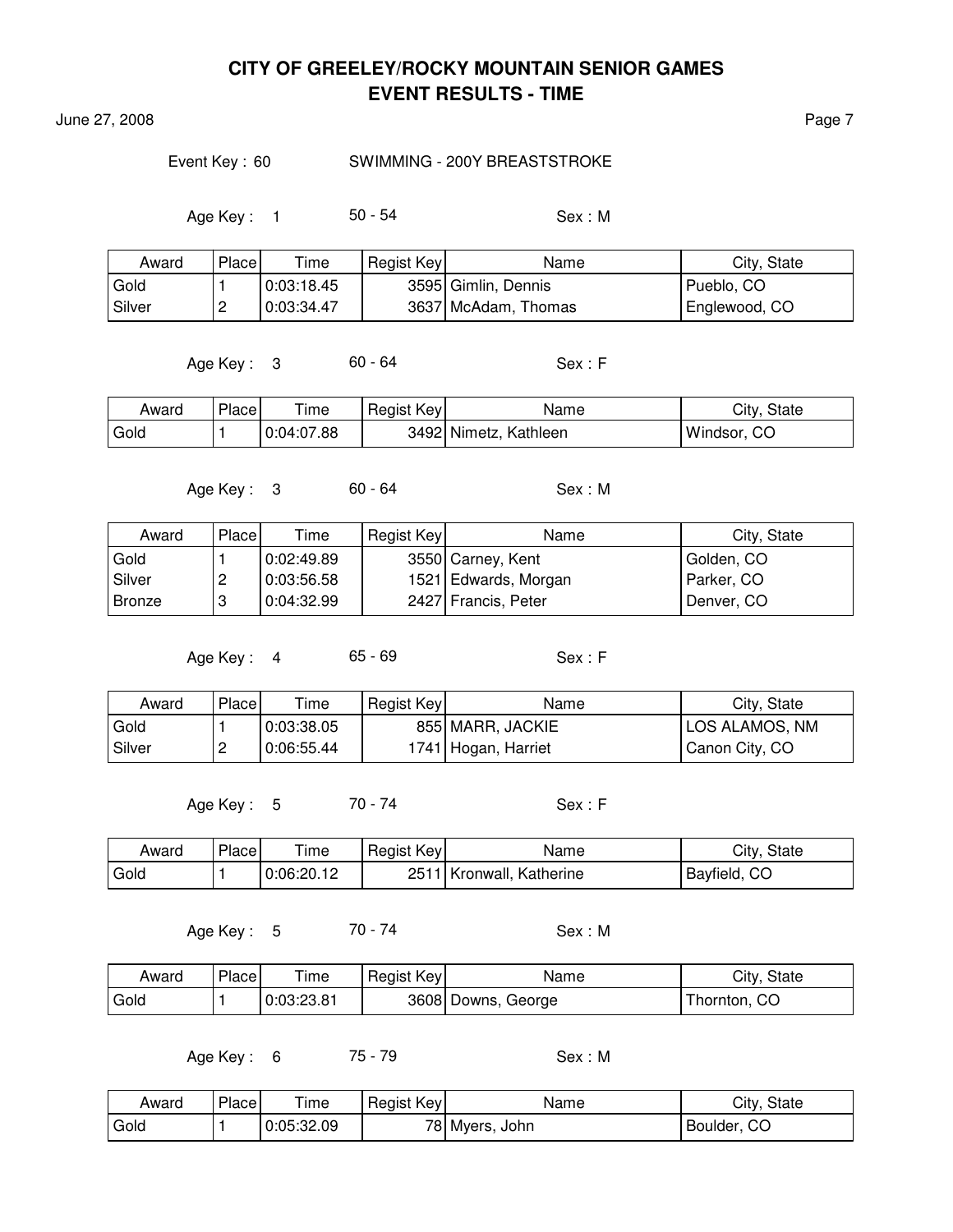**June 27, 2008** Page 8

### Event Key: 60 SWIMMING - 200Y BREASTSTROKE

Age Key : 7 80 - 84 Sex : F

| Award | Place | i ime      | Regist Key | Name            | City, State         |
|-------|-------|------------|------------|-----------------|---------------------|
| Gold  |       | 0:08:02.65 |            | 44 Sauer, Helen | Highlands Ranch, CO |

Age Key: 8 85 - 89 Sex: M

| Award | Place | ' ime      | Regist Key | Name             | City, State   |
|-------|-------|------------|------------|------------------|---------------|
| Gold  |       | 0:07:05.17 |            | 2182 Wrenn, John | l Boulder, CO |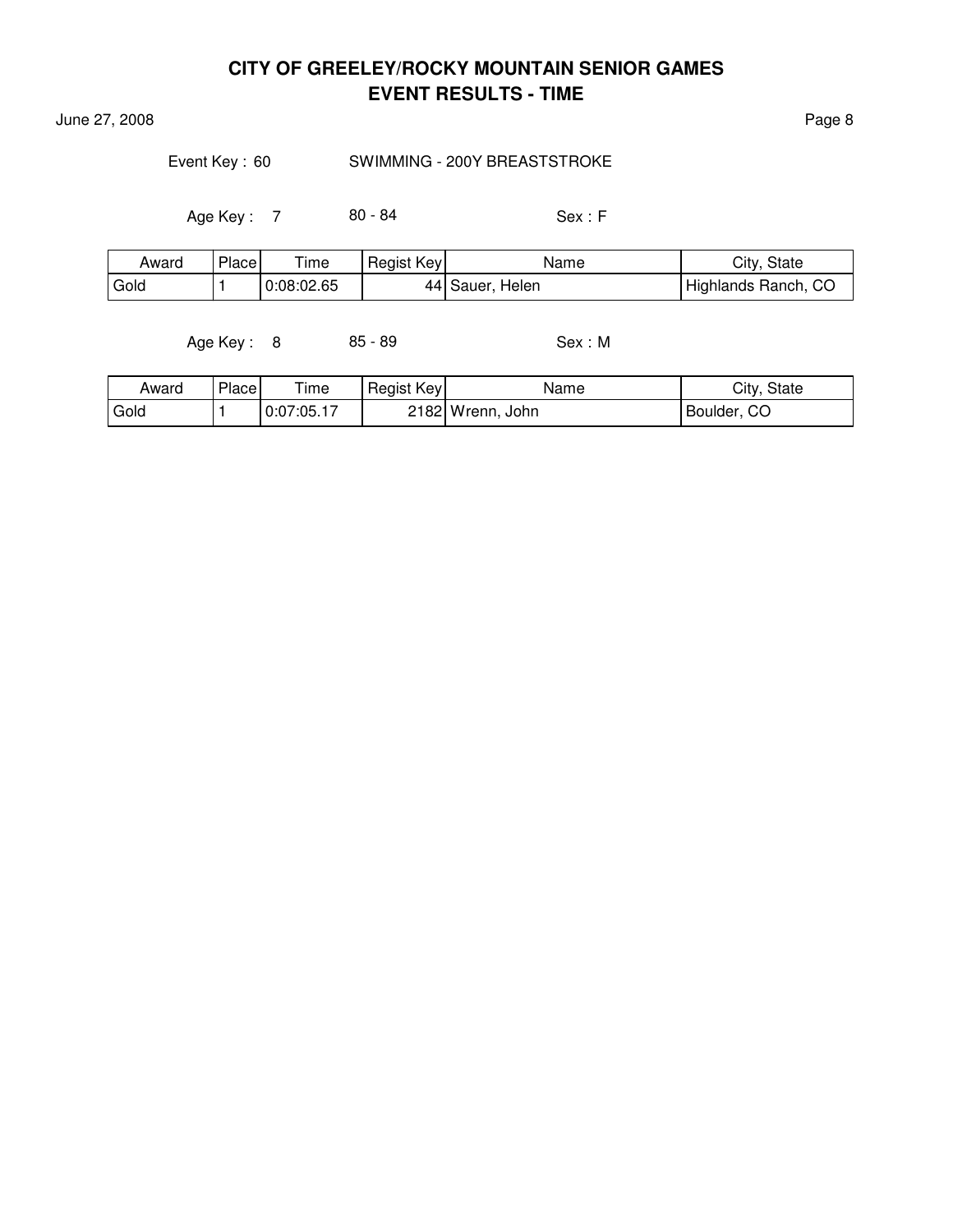June 27, 2008 **Page 1** 

#### Event Key: 51 SWIMMING - 500Y FREE

Age Key : 1 50 - 54 Sex : F

| Award  | Place    | $\tau$ ime | Regist Key | Name                | City, State    |
|--------|----------|------------|------------|---------------------|----------------|
| Gold   |          | 0:10:15.79 |            | 3549 Eoff, Mary     | Broomfield, CO |
| Silver | <u>_</u> | 0:11:06.47 |            | 2223 Freese, Hellen | Greeley, CO    |

Age Key : 1 50 - 54 Sex : M

| Award | Place | l ime      | Regist Key | Name                | City, State |
|-------|-------|------------|------------|---------------------|-------------|
| Gold  |       | 0:07:26.68 |            | 3595 Gimlin, Dennis | Pueblo, CO  |

Age Key: 2 55 - 59 Sex: M

| Award | Place | ime        | Regist Key | Name              | City, State  |
|-------|-------|------------|------------|-------------------|--------------|
| Gold  |       | 0:06:30.83 |            | 2506 Glass, Craig | Monument. CO |

Age Key : 3 60 - 64 Sex : F

Award Place Time Regist Key Name Name City, State Gold  $\vert$  1  $\vert$  0:08:18.43  $\vert$  2491 Schlingman, Susan Fort Collins, CO

Age Key: 3 60 - 64 Sex: M

| Award  | Place    | $T$ ime      | Regist Key | Name                  | City, State  |
|--------|----------|--------------|------------|-----------------------|--------------|
| Gold   |          | l 0:06:16.03 |            | 3550 Carney, Kent     | Golden, CO   |
| Silver | <u>_</u> | 0:10:53.77   |            | 3628 Burkard, William | Longmont, CO |

Age Key : 4 65 - 69 Sex : F

| Award         | Place | Time       | Regist Key | Name               | City, State      |
|---------------|-------|------------|------------|--------------------|------------------|
| Gold          |       | 0:07:04.62 |            | 855 MARR, JACKIE   | LOS ALAMOS, NM   |
| Silver        | c     | 0:11:02.31 |            | 3113 Shonka, Carol | Fort Collins, CO |
| <b>Bronze</b> |       | 0:13:25.44 |            | 524 HARDEN, GAILE  | PRESCOTT, AZ     |

Age Key : 4 65 - 69 Sex : M

| Award  | Place | Time       | Regist Key | Name                | City, State     |
|--------|-------|------------|------------|---------------------|-----------------|
| Gold   |       | 0:08:21.55 |            | 1736 McGill, Donald | Westminster, CO |
| Silver |       | 0:09:51.84 |            | 3112 Reynolds, Bing | Boulder, CO     |